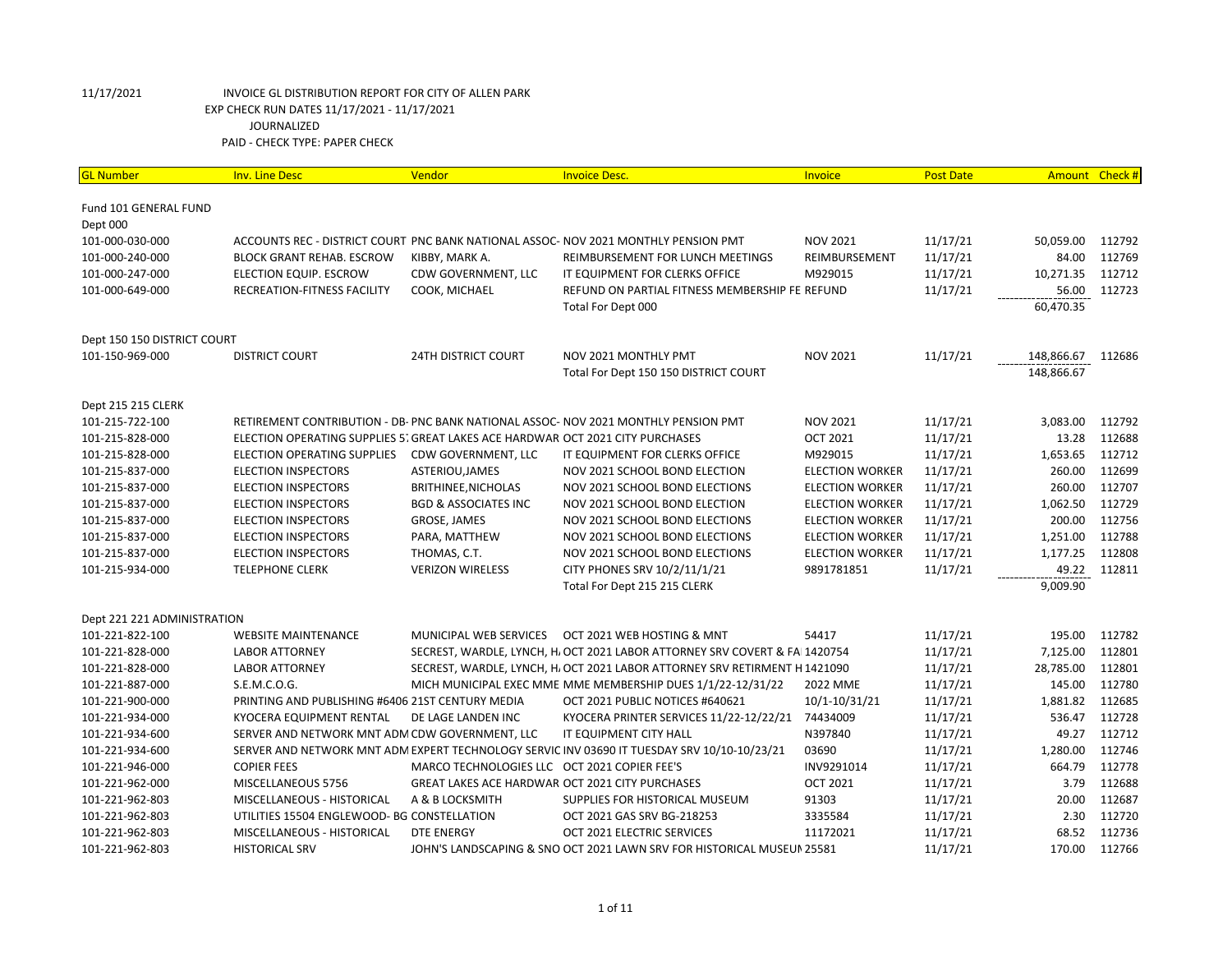| <b>GL Number</b>                                  | <b>Inv. Line Desc</b>                                                               | Vendor                   | <b>Invoice Desc.</b>                                                                | Invoice         | <b>Post Date</b> | <b>Amount</b> | Check # |
|---------------------------------------------------|-------------------------------------------------------------------------------------|--------------------------|-------------------------------------------------------------------------------------|-----------------|------------------|---------------|---------|
|                                                   |                                                                                     |                          | Total For Dept 221 221 ADMINISTRATION                                               |                 |                  | 40,926.96     |         |
|                                                   |                                                                                     |                          |                                                                                     |                 |                  |               |         |
| Dept 225 225 ASSESSOR                             |                                                                                     |                          |                                                                                     |                 |                  |               |         |
| 101-225-803-200                                   | PROF. SERV. - CONTRACTED ASSES CHRISTINE KUHN CONSULTIN NOV 2021 ASSESSING SERVICES |                          |                                                                                     | 31              | 11/17/21         | 7,083.34      | 112771  |
|                                                   |                                                                                     |                          | Total For Dept 225 225 ASSESSOR                                                     |                 |                  | 7,083.34      |         |
|                                                   |                                                                                     |                          |                                                                                     |                 |                  |               |         |
| Dept 230 230 FINANCE                              |                                                                                     |                          |                                                                                     |                 |                  |               |         |
| 101-230-808-000                                   | <b>CITY AUDITOR</b>                                                                 | LEWIS & ELLIS INC        | GASB 74/75 ACTURIAL SRV 2020/2021                                                   | AP6402101 01    | 11/17/21         | 4,500.00      | 112773  |
|                                                   |                                                                                     |                          | Total For Dept 230 230 FINANCE                                                      |                 |                  | 4,500.00      |         |
| Dept 253 253 TREASURER                            |                                                                                     |                          |                                                                                     |                 |                  |               |         |
| 101-253-730-000                                   | <b>GENERAL POSTAGE</b>                                                              | <b>US POSTAL SERVICE</b> | PERMIT #5 FOR 2021 WINTER TAX BILLS                                                 | PERMIT#5        | 11/17/21         | 4,000.00      | 112810  |
| 101-253-833-000                                   | PREPARATION OF TAX BILLS                                                            | ARMSTRONG, BRIANNA       | SRV FOR PROCESSING OF 2021 WINTER TAX BIL 2021 TAX SRV                              |                 | 11/17/21         | 107.25        | 112697  |
| 101-253-985-000                                   | CAPITAL LEASE LETTER OPENER                                                         | PITNEY-BOWES             | LETTER OPENER LEASE 9/9/21-12/8/21                                                  | 3314599019      | 11/17/21         | 237.54        | 112791  |
|                                                   |                                                                                     |                          | Total For Dept 253 253 TREASURER                                                    |                 |                  | 4,344.79      |         |
|                                                   |                                                                                     |                          |                                                                                     |                 |                  |               |         |
| Dept 263 263 CITY HALL                            |                                                                                     |                          |                                                                                     |                 |                  |               |         |
| 101-263-853-000                                   | <b>TELEPHONE B GRAHAM</b>                                                           | <b>VERIZON WIRELESS</b>  | CITY PHONES SRV 10/2/11/1/21                                                        | 9891781851      | 11/17/21         | 49.90         | 112811  |
| 101-263-920-000                                   | UTILITIES - 15915 SOUTHFIELD- BG CONSTELLATION                                      |                          | OCT 2021 GAS SRV BG-302830                                                          | 3335574         | 11/17/21         | 76.63         | 112720  |
| 101-263-920-000                                   | UTILITIES 6603 ALLEN RD- BG-3076 CONSTELLATION                                      |                          | OCT 2021 GAS SRV BG-307646                                                          | 3335573         | 11/17/21         | 0.00          | 112720  |
| 101-263-920-000                                   | UTILITIES- 6601 ALLEN RD - BG-30 CONSTELLATION                                      |                          | OCT 2021 GAS SRV BG-307011                                                          | 3335572         | 11/17/21         | 0.00          | 112720  |
| 101-263-920-000                                   | UTILITIES-15915 SOUTHFIELD                                                          | DTE ENERGY               | OCT 2021 ELECTRIC SERVICES                                                          | 11172021        | 11/17/21         | 7,136.57      | 112736  |
| 101-263-931-000                                   | <b>BUILDING MAINTENANCE 5801</b>                                                    |                          | <b>GREAT LAKES ACE HARDWAR OCT 2021 CITY PURCHASES</b>                              | <b>OCT 2021</b> | 11/17/21         | 346.04        | 112688  |
| 101-263-931-000                                   | <b>BUILDING MAINTENANCE CITY HAICINTAS CORPORATION-300</b>                          |                          | CITY HALL & POLICE RUG SRV 10/11/21                                                 | 4098297602      | 11/17/21         | 189.13        | 112713  |
| 101-263-931-000                                   | BUILDING MAINTENANCE CITY HAI CINTAS CORPORATION-300                                |                          | CITY HALL & POLICE RUG SRV 10/25/21                                                 | 4099700296      | 11/17/21         | 189.13        | 112713  |
| 101-263-931-000                                   | BUILDING MAINTENANCE CITY HAI CINTAS CORPORATION-300                                |                          | CITY HALL & POLICE RUG SRV 11/8/21                                                  | 4101013426      | 11/17/21         | 189.13        | 112713  |
| 101-263-931-000                                   | CITY HALL RENTAL/SUPPLIES REF # HINCKLEY SPRINGS                                    |                          | CITY HALL SUPPLIES & RENTAL REF #17305202 17305203110521                            |                 | 11/17/21         | 263.21        | 112761  |
| 101-263-931-000                                   | <b>BUILDING MAINTENANCE</b>                                                         | <b>VETERANS CLEANING</b> | OCT 2021 CITY HALL CLEANING SERVICES                                                | 21-1010         | 11/17/21         | 1,960.00      | 112818  |
| 101-263-931-000                                   | <b>BUILDING MAINTENANCE</b>                                                         | <b>VETERANS CLEANING</b> | OCT 2021 DPW CLEANING SRV                                                           | 21-2610         | 11/17/21         | 1,295.00      | 112818  |
| 101-263-962-000                                   | MISCELLANEOUS                                                                       | CROWN CASTLE FIBER LLC   | DARK FIBER LINES BTWN CITY HALL & DPS                                               | 975885          | 11/17/21         | 527.88        | 112683  |
|                                                   |                                                                                     |                          | Total For Dept 263 263 CITY HALL                                                    |                 |                  | 12,222.62     |         |
|                                                   |                                                                                     |                          |                                                                                     |                 |                  |               |         |
| Dept 305 305 POLICE DEPARTMENT<br>101-305-722-100 |                                                                                     |                          | RETIREMENT CONTRIBUTION - DB- PNC BANK NATIONAL ASSOC- NOV 2021 MONTHLY PENSION PMT | <b>NOV 2021</b> | 11/17/21         | 102,225.00    | 112792  |
| 101-305-729-000                                   | K-9 SUPPLIES                                                                        | PET SUPPLIES PLUS        | K-9 SUPPLIES                                                                        | 83631           | 11/17/21         | 70.14         | 112790  |
| 101-305-761-000                                   | PRISONER BOARD                                                                      | STATE OF MICHIGAN        | SEX OFFENDER REGISTRATION                                                           | 551-592275      | 11/17/21         | 30.00         | 112703  |
| 101-305-761-000                                   | PRISONER BOARD                                                                      | STATE OF MICHIGAN        | LIVE SCAN POLICE SRV                                                                | 551-592542      | 11/17/21         | 129.75        | 112704  |
| 101-305-761-000                                   | PRISONER BOARD                                                                      | FRANCO, CHRISTOPHER      | REIMBURSEMENT FOR K9 BOARDING 11/5-11/ REIMBURSEMENT\                               |                 | 11/17/21         | 90.00         | 112749  |
| 101-305-801-000                                   | ANIMAL CONTROL                                                                      | <b>CITY OF WYANDOTTE</b> | DOWNRIVER ANIMAL CONTRO SRV 7/1-9/30/2 7/1/21-9/30/21                               |                 | 11/17/21         | 10,619.80     | 112716  |
|                                                   |                                                                                     | <b>CITY TOWING</b>       | AUCTION HELP SRV ON 11/6/21                                                         | 11/6/21         | 11/07/21         | 200.00        | 112717  |
|                                                   |                                                                                     |                          |                                                                                     |                 |                  |               |         |
| 101-305-805-000<br>101-305-807-000                | <b>VEHICLE TOWING</b><br><b>CENTRAL DISPATCH</b>                                    | <b>CITY OF WYANDOTTE</b> | DOWNRIVER CENTRAL DISPATCH SRV 7/1-9/30 7/1-9/30/21                                 |                 | 11/17/21         | 39,992.94     | 112716  |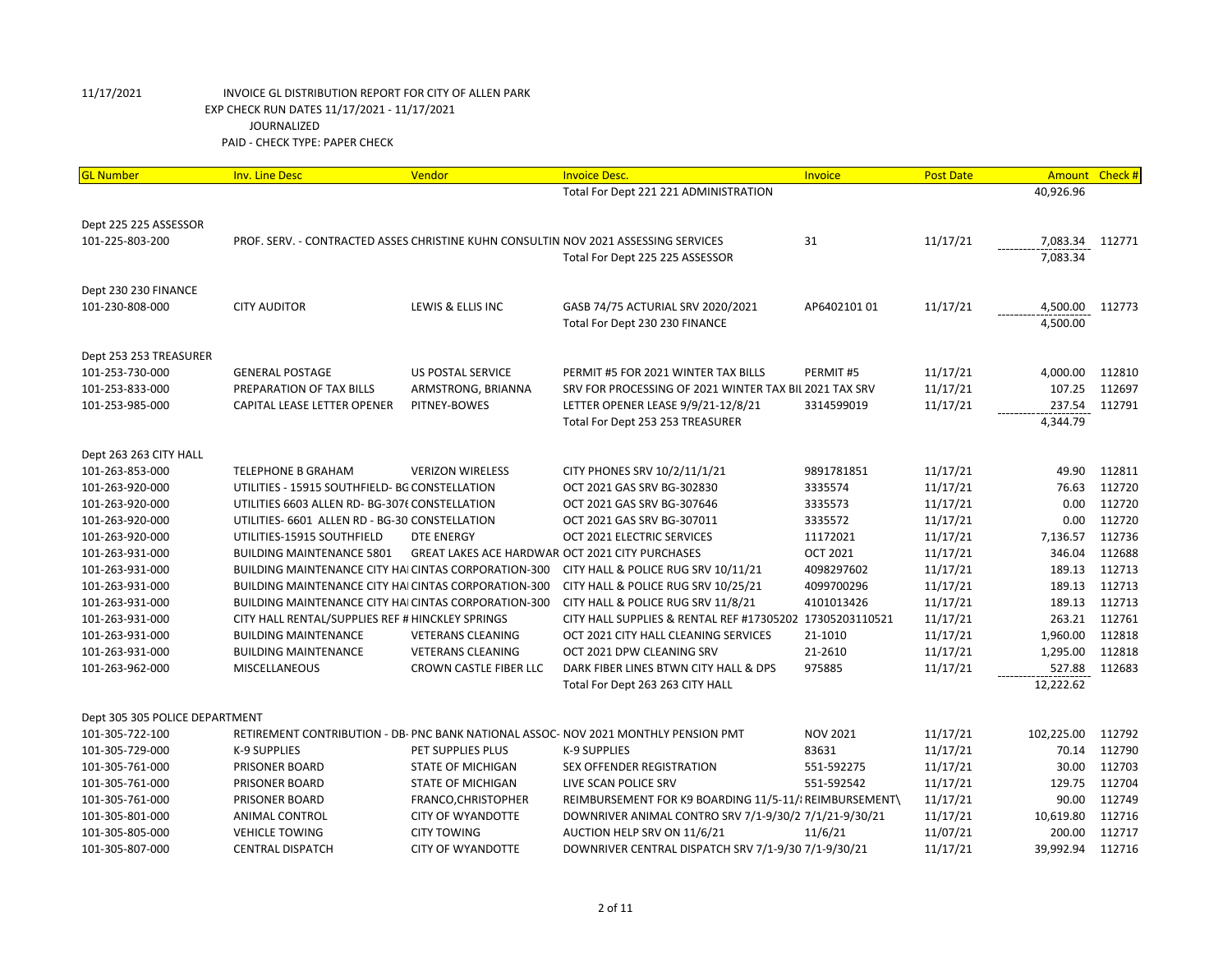| <b>GL Number</b>             | <b>Inv. Line Desc</b>                          | Vendor                                          | <b>Invoice Desc.</b>                                                              | Invoice         | <b>Post Date</b> | <b>Amount</b> | Check # |
|------------------------------|------------------------------------------------|-------------------------------------------------|-----------------------------------------------------------------------------------|-----------------|------------------|---------------|---------|
| 101-305-853-000              | <b>TELEPHONE</b>                               |                                                 | AMERICAN MESSAGING LLC CHAPLAIN PAGER SRV 11/15-12/14/21                          | Z1319539VK      | 11/17/21         | 16.47         | 112694  |
| 101-305-853-000              | <b>TELEPHONE</b>                               | <b>VERIZON WIRELESS</b>                         | POLICE PHONE SRV 10/11-11/10/21                                                   | 9892607047      | 11/17/21         | 853.01        | 112817  |
| 101-305-931-000              | <b>BUILDING MAINTENANCE</b>                    |                                                 | ACTRON INTEGRATED SECURI POLICE IMPOUND GATE INTEGRATION                          | 46256           | 11/17/21         | 4,041.00      | 112692  |
| 101-305-931-000              | <b>BUILDING MAINTENANCE</b>                    | LEIGH'S GLASS COMPANY, IN GLASS FOR POLICE CELL |                                                                                   | 081921-107      | 11/17/21         | 895.60        | 112772  |
| 101-305-934-000              | EQUIPMENT MAINTENANCE                          | CDW GOVERNMENT, LLC                             | IT EQUIPMENT FOR POLICE DEPT                                                      | N095053         | 11/17/21         | 356.24        | 112712  |
| 101-305-934-000              | <b>EQUIPMENT MAINTENANCE</b>                   | CDW GOVERNMENT, LLC                             | IT EQUIPMENT FOR POLICE DEPT                                                      | N383480         | 11/17/21         | 580.93        | 112712  |
| 101-305-934-500              | <b>COMPUTER BREAK-FIX</b>                      |                                                 | EXPERT TECHNOLOGY SERVIC POLICE DEPT COMPUTER SRV                                 | 03693           | 11/17/21         | 1,215.00      | 112746  |
| 101-305-934-500              | <b>COMPUTER BREAK-FIX POLICE</b>               |                                                 | EXPERT TECHNOLOGY SERVIC COMPUTER SRV POLICE DEPT                                 | 03713           | 11/17/21         | 1,260.00      | 112746  |
| 101-305-935-000              | COMPUTER SOFTWARE MAINTEN/ CDW GOVERNMENT, LLC |                                                 | IT EQUIPMENT FOR POLICE                                                           | N095050         | 11/17/21         | 356.24        | 112712  |
| 101-305-935-000              | COMPUTER SOFTWARE MAINTEN/THOMSON REUTERS-WEST |                                                 | ONLINE SOFTWARE SUBSCRIPTION POLICE DEP 845258976                                 |                 | 11/17/21         | 218.73        | 112809  |
| 101-305-939-000              | <b>VEHICLE MAINTENANCE</b>                     | CLASSIC AUTO WASH INC.                          | OCT 2021 CAR WASH SERVICES                                                        | 2036            | 11/17/21         | 144.30        | 112718  |
| 101-305-939-000              | <b>VEHICLE MAINTENANCE</b>                     | <b>CYNERGY</b>                                  | LABOR & MATERIALS TO SERVICES PATROL VEH 35664                                    |                 | 11/17/21         | 559.94        | 112727  |
| 101-305-939-000              | <b>VEHICLE MAINTENANCE</b>                     | <b>GLENDALE AUTO VALUE</b>                      | PARTS FOR 2009 FORD ESCAPE                                                        | 359-230266      | 11/17/21         | 14.07         | 112752  |
| 101-305-939-000              | <b>VEHICLE MAINTENANCE</b>                     | <b>GLENDALE AUTO VALUE</b>                      | <b>PARTS</b>                                                                      | 359-230615      | 11/17/21         | 115.26        | 112752  |
| 101-305-939-000              | <b>VEHICLE MAINTENANCE</b>                     | <b>GLENDALE AUTO VALUE</b>                      | PARTS FOR 2009 FORD ESCAPE                                                        | 359-230546      | 11/17/21         | 147.87        | 112752  |
| 101-305-939-000              | <b>VEHICLE MAINTENANCE</b>                     | LOWE'S                                          | OCT 2021 PURCHASES                                                                | <b>OCT 2021</b> | 11/17/21         | 18.47         | 112774  |
| 101-305-939-000              | <b>VEHICLE MAINTENANCE</b>                     | <b>VILLAGE FORD</b>                             | <b>PARTS</b>                                                                      | 570295          | 11/17/21         | 125.42        | 112819  |
| 101-305-939-000              | <b>VEHICLE MAINTENANCE</b>                     | <b>VILLAGE FORD</b>                             | <b>PARTS</b>                                                                      | 569442          | 11/17/21         | 799.25        | 112819  |
| 101-305-939-000              | <b>VEHICLE MAINTENANCE</b>                     | <b>VILLAGE FORD</b>                             | <b>PARTS</b>                                                                      | 571070          | 11/17/21         | 125.42        | 112819  |
| 101-305-960-000              | <b>EDUCATION &amp; TRAINING</b>                | <b>JABLONSKI ERIK</b>                           | REIMBURSEMENT FOR TRAING EXPENSES                                                 | REIMBURSEMENT   | 11/17/21         | 8.43          | 112764  |
| 101-305-960-000              | <b>EDUCATION &amp; TRAINING</b>                |                                                 | K-9 ACADEMY TRAINING FACI ANNUAL MNT TRAINING FEE OCT 2021-OCT 20 210113          |                 | 11/17/21         | 1,700.00      | 112767  |
| 101-305-961-000              | POL. TRAIN-ACT 302 ST. GRANT                   | SCHOOLCRAFT COLLEGE                             | FALL 2021 ED CLASSES FOR POLICE OFFICERS                                          | 0841555 2438    | 11/17/21         | 900.00        | 112798  |
| 101-305-962-000              | <b>MISCELLANEOUS</b>                           | <b>ACME SPORTS INC</b>                          | <b>HOLSTERS POLICE DEPT</b>                                                       | 40562           | 11/17/21         | 208.99        | 112691  |
|                              |                                                |                                                 | Total For Dept 305 305 POLICE DEPARTMENT                                          |                 |                  | 168,018.27    |         |
|                              |                                                |                                                 |                                                                                   |                 |                  |               |         |
| Dept 340 340 FIRE DEPARTMENT |                                                |                                                 |                                                                                   |                 |                  |               |         |
| 101-340-722-100              |                                                |                                                 | RETIREMENT CONTRIBUTION - DB PNC BANK NATIONAL ASSOC-NOV 2021 MONTHLY PENSION PMT | <b>NOV 2021</b> | 11/17/21         | 68,150.00     | 112792  |
| 101-340-757-000              | <b>OPERATING SUPPLIES 5749</b>                 | GREAT LAKES ACE HARDWAR OCT 2021 CITY PURCHASES |                                                                                   | <b>OCT 2021</b> | 11/17/21         | 18.04         | 112688  |
| 101-340-757-000              | <b>OPERATING SUPPLIES</b>                      | NETWORK SERVICES COMPAI OPERATING SUPPLIES      |                                                                                   | 6731340         | 11/17/21         | 93.75         | 112784  |
| 101-340-757-500              | <b>RESCUE SUPPLIES</b>                         |                                                 | BAKER'S GAS & WELDING SUI OCT 2021 FIRE DEPT OXYGEN RENTAL                        | 09261099        | 11/17/21         | 99.21         | 112701  |
| 101-340-757-500              | <b>RESCUE SUPPLIES</b>                         | BOUND TREE MEDICAL, LLC RESCUE SUPPLIES         |                                                                                   | 84274980        | 11/17/21         | 681.95        | 112706  |
| 101-340-757-500              | <b>RESCUE SUPPLIES</b>                         |                                                 | BOUND TREE MEDICAL, LLC RESCUE SUPPLIES FIRE DEPT                                 | 84278305        | 11/17/21         | 5.98          | 112706  |
| 101-340-757-500              | <b>RESCUE SUPPLIES</b>                         |                                                 | ELITE TRAUMA CLEAN UP INC REMOVAL & DISPOSAL OF MEDICAL WASTE                     | MW066-1121      | 11/17/21         | 40.00         | 112743  |
| 101-340-768-000              | <b>UNIFORMS</b>                                | APOLLO FIRE EQUIPMENT CO SUPPLIES FOR FIRE DEPT |                                                                                   | 107430          | 11/17/21         | 477.33        | 112695  |
| 101-340-835-000              | <b>PHYSICALS</b>                               | <b>BIO-CARE INCORPORATED</b>                    | MEDICAL EXAM FOR ENG HAMILTON                                                     | 8637            | 11/17/21         | 483.00        | 112705  |
| 101-340-853-000              | TELEPHONE FD ON CALL                           | <b>VERIZON WIRELESS</b>                         | CITY PHONES SRV 10/2/11/1/21                                                      | 9891781851      | 11/17/21         | 145.85        | 112811  |
| 101-340-853-000              | <b>TELEPHONE</b>                               | <b>VERIZON WIRELESS</b>                         | FIRE DEPT PHONE SRV 10/11-11/10/21                                                | 9892521135      | 11/17/21         | 76.02         | 112814  |
| 101-340-920-000              | UTILITIES- 6730 ROOSEVELT- BG-2: CONSTELLATION |                                                 | OCT 2021 GAS SRV BG-212667                                                        | 3335581         | 11/17/21         | 28.31         | 112720  |
| 101-340-920-000              | UTILITIES- 6730 ROOSEVELT - BG-2 CONSTELLATION |                                                 | OCT 2021 GAS SRV BG-218249                                                        | 3335580         | 11/17/21         | 0.00          | 112720  |
| 101-340-920-000              | UTILITIES- 6730 ROOSEVELT                      | <b>DTE ENERGY</b>                               | OCT 2021 ELECTRIC SERVICES                                                        | 11172021        | 11/17/21         | 1,361.56      | 112736  |
| 101-340-931-000              | <b>BUILDING MAINTENANCE 5776</b>               | GREAT LAKES ACE HARDWAR OCT 2021 CITY PURCHASES |                                                                                   | <b>OCT 2021</b> | 11/17/21         | 4.36          | 112688  |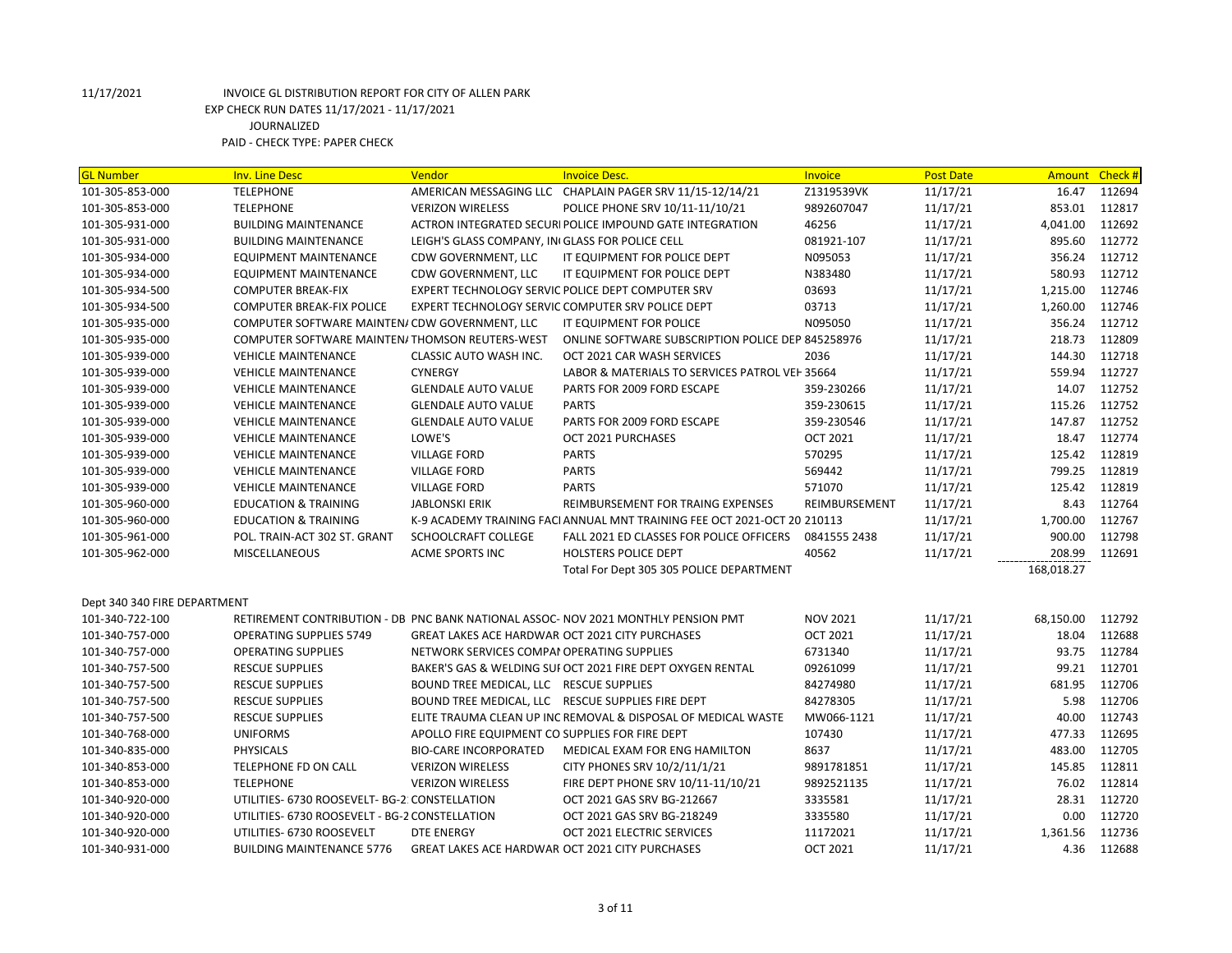| <b>GL Number</b>                          | <b>Inv. Line Desc</b>                         | Vendor                                                 | <b>Invoice Desc.</b>                                                                | Invoice         | <b>Post Date</b> | <b>Amount</b> | Check# |
|-------------------------------------------|-----------------------------------------------|--------------------------------------------------------|-------------------------------------------------------------------------------------|-----------------|------------------|---------------|--------|
| 101-340-931-000                           | <b>BUILDING MAINTENANCE</b>                   | EXPERT TECHNOLOGY SERVIC WIFI SRV IN FIRE BLDG         |                                                                                     | 03711           | 11/17/21         | 405.00        | 112746 |
| 101-340-931-000                           | <b>BUILDING MAINTENANCE</b>                   | LOWE'S                                                 | OCT 2021 PURCHASES                                                                  | <b>OCT 2021</b> | 11/17/21         | 60.77         | 112774 |
| 101-340-934-000                           | <b>EQUIPMENT MAINTENANCE</b>                  | OHLIN SALES INC                                        | <b>EQUIPMENT MNT</b>                                                                | S040966         | 11/17/21         | 113.14        | 112785 |
| 101-340-939-000                           | <b>VEHICLE MAINTENANCE 5804</b>               | GREAT LAKES ACE HARDWAR OCT 2021 CITY PURCHASES        |                                                                                     | <b>OCT 2021</b> | 11/17/21         | 16.30         | 112688 |
| 101-340-958-000                           | <b>MEMBERSHIP &amp; DUES</b>                  | KOLUSK, JAMES                                          | REIMBURSEMENT OF INSPECTOR REGISTRATIO REIMBURSEMENT                                |                 | 11/17/21         | 150.00        | 112770 |
| 101-340-958-000                           | <b>MEMBERSHIP &amp; DUES</b>                  | MALCOLM, THOMAS                                        | REIMBURSEMENT FOR BLS CERTIFICATION                                                 | REIMBURSEMENT   | 11/17/21         | 31.00         | 112776 |
| 101-340-961-000                           | <b>FIRE PREVENTION</b>                        | <b>FOX PRESS LLC</b>                                   | FIRE PREVENTION MATERIALS                                                           | 64458           | 11/17/21         | 600.00        | 112748 |
|                                           |                                               |                                                        | Total For Dept 340 340 FIRE DEPARTMENT                                              |                 |                  | 73,041.57     |        |
| Dept 445 445 DEPARTMENT OF PUBLIC SERVICE |                                               |                                                        |                                                                                     |                 |                  |               |        |
|                                           |                                               |                                                        |                                                                                     |                 |                  |               |        |
| 101-445-722-100                           |                                               |                                                        | RETIREMENT CONTRIBUTION - DB- PNC BANK NATIONAL ASSOC- NOV 2021 MONTHLY PENSION PMT | <b>NOV 2021</b> | 11/17/21         | 12,667.00     | 112792 |
| 101-445-751-000                           | <b>GASOLINE</b>                               | <b>CORRIGAN OIL CO</b>                                 | <b>SUPPLIES</b>                                                                     | 7390234-IN      | 11/17/21         | 8,725.42      | 112725 |
| 101-445-853-000                           | <b>TELEPHONE R SHIPMAN</b>                    | <b>VERIZON WIRELESS</b>                                | CITY PHONES SRV 10/2/11/1/21                                                        | 9891781851      | 11/17/21         | 49.43         | 112811 |
| 101-445-920-000                           | UTILITIES 24060 OUTER DR BG-310 CONSTELLATION |                                                        | OCT 2021 GAS SRV BG-310600                                                          | 3335576         | 11/17/21         | 35.97         | 112720 |
| 101-445-920-000                           | UTILITIES- 6450 ALLEN RD                      | DTE ENERGY                                             | OCT 2021 ELECTRIC SERVICES                                                          | 11172021        | 11/17/21         | 186.79        | 112736 |
| 101-445-920-000                           | UTILITIES GARAGE APT R                        | DTE ENERGY                                             | OCT 2021 GAS SERVICES                                                               | 11172021        | 11/17/21         | 100.26        | 112740 |
| 101-445-926-000                           | UTILITES 16430 ECORSE                         | DTE ENERGY                                             | OCT 2021 ELECTRIC SERVICES                                                          | 11172021        | 11/17/21         | 164.66        | 112736 |
| 101-445-926-000                           | STREET LIGHTING TRAFFIC SIGNAL DTE ENERGY     |                                                        | OCT 2021 STREETLIGHT SRV                                                            | 11172021        | 11/17/21         | 29,287.16     | 112739 |
| 101-445-926-000                           | <b>STREET LIGHTING</b>                        | <b>MADISON ELECTRIC CO.</b>                            | STREET LIGHTING SRV DPS                                                             | 1191144-00      | 11/17/21         | 5,180.00      | 112775 |
| 101-445-931-000                           | <b>BUILDING MAINTENANCE</b>                   | A & B LOCKSMITH                                        | <b>SUPPLIES</b>                                                                     | 91800           | 11/17/21         | 49.95         | 112687 |
| 101-445-931-000                           | <b>BUILDING MAINTENANCE 5803</b>              | GREAT LAKES ACE HARDWAR OCT 2021 CITY PURCHASES        |                                                                                     | <b>OCT 2021</b> | 11/17/21         | 122.66        | 112688 |
| 101-445-931-000                           | <b>BUILDING MAINTENANCE</b>                   |                                                        | ACTRON INTEGRATED SECURI TO INSTALL HALL BUTTON GATE OPENER                         | 46577           | 11/17/21         | 250.00        | 112692 |
| 101-445-931-000                           | <b>BUILDING MAINTENANCE</b>                   | LOWE'S                                                 | OCT 2021 PURCHASES                                                                  | <b>OCT 2021</b> | 11/17/21         | 190.89        | 112774 |
| 101-445-931-000                           | <b>BUILDING MAINTENANCE</b>                   | PRINCIPAL PLUMBING                                     | INSTALL WATERLINES AND LAUNDRY TUB FAUC 07132021                                    |                 | 11/17/21         | 400.00        | 112793 |
| 101-445-939-000                           | <b>VEHICLE MAINTENANCE</b>                    | <b>BARGAIN TIRE CO</b>                                 | <b>SUPPLIES</b>                                                                     | 2094            | 11/17/21         | 166.66        | 112702 |
| 101-445-939-000                           | <b>VEHICLE MAINTENANCE</b>                    | <b>VERSALIFT MIDWEST LLC</b>                           | <b>PARTS</b>                                                                        | 56720           | 11/17/21         | 311.17        | 112709 |
| 101-445-939-000                           | <b>VEHICLE MAINTENANCE</b>                    | <b>GLENDALE AUTO VALUE</b>                             | <b>PARTS</b>                                                                        | 359-230732      | 11/17/21         | 137.94        | 112752 |
| 101-445-939-000                           | <b>VEHICLE MAINTENANCE</b>                    | <b>GLENDALE AUTO VALUE</b>                             | <b>PARTS</b>                                                                        | 359-230683      | 11/17/21         | 103.18        | 112752 |
| 101-445-939-000                           | <b>VEHICLE MAINTENANCE</b>                    | LOWE'S                                                 | OCT 2021 PURCHASES                                                                  | <b>OCT 2021</b> | 11/17/21         | 6.43          | 112774 |
| 101-445-939-000                           | <b>VEHICLE MAINTENANCE</b>                    | <b>WOLVERINE TRUCK SALES IN PARTS</b>                  |                                                                                     | 1242333         | 11/17/21         | 225.87        | 112821 |
| 101-445-939-000                           | <b>VEHICLE MAINTENANCE</b>                    | <b>WOLVERINE TRUCK SALES IN PARTS</b>                  |                                                                                     | 1242334         | 11/17/21         | 347.70        | 112821 |
| 101-445-962-000                           | <b>MISCELLANEOUS</b>                          | CROWN CASTLE FIBER LLC                                 | DARK FIBER LINES BTWN CITY HALL & DPS                                               | 975885          | 11/17/21         | 512.50        | 112683 |
|                                           |                                               |                                                        | Total For Dept 445 445 DEPARTMENT OF PUBLIC SERVICE                                 |                 |                  | 59,221.64     |        |
| Dept 707 707 PARKS & REC                  |                                               |                                                        |                                                                                     |                 |                  |               |        |
| 101-707-757-000                           | OPERATING SUPPLIES 5810                       | <b>GREAT LAKES ACE HARDWAR OCT 2021 CITY PURCHASES</b> |                                                                                     | <b>OCT 2021</b> | 11/17/21         | 28.30         | 112688 |
| 101-707-783-000                           | PARK SUPPLIES 5754                            | <b>GREAT LAKES ACE HARDWAR OCT 2021 CITY PURCHASES</b> |                                                                                     | <b>OCT 2021</b> | 11/17/21         | 386.06        | 112688 |
| 101-707-783-000                           | <b>PARK SUPPLIES</b>                          | PLAYCORE WISCONSIN INC SUPPLIES FOR P&R                |                                                                                     | PJI-0171850     | 11/17/21         | 639.50        | 112750 |
| 101-707-784-000                           | <b>BRAND PARK</b>                             | <b>VERIZON WIRELESS</b>                                | CITY PHONES SRV 10/2/11/1/21                                                        | 9891781851      | 11/17/21         | 150.07        | 112811 |
| 101-707-920-000                           | UTILITIES-6615 ROOSEVELT- BG-21 CONSTELLATION |                                                        | OCT 2021 GAS SRV BG-218248                                                          | 3335579         | 11/17/21         | 8.86          | 112720 |
| 101-707-920-000                           | UTILITIES- 4320 LAURENCE- BG-21 CONSTELLATION |                                                        | OCT 2021 GAS SRV BG-218159                                                          | 3335586         | 11/17/21         | 0.00          | 112720 |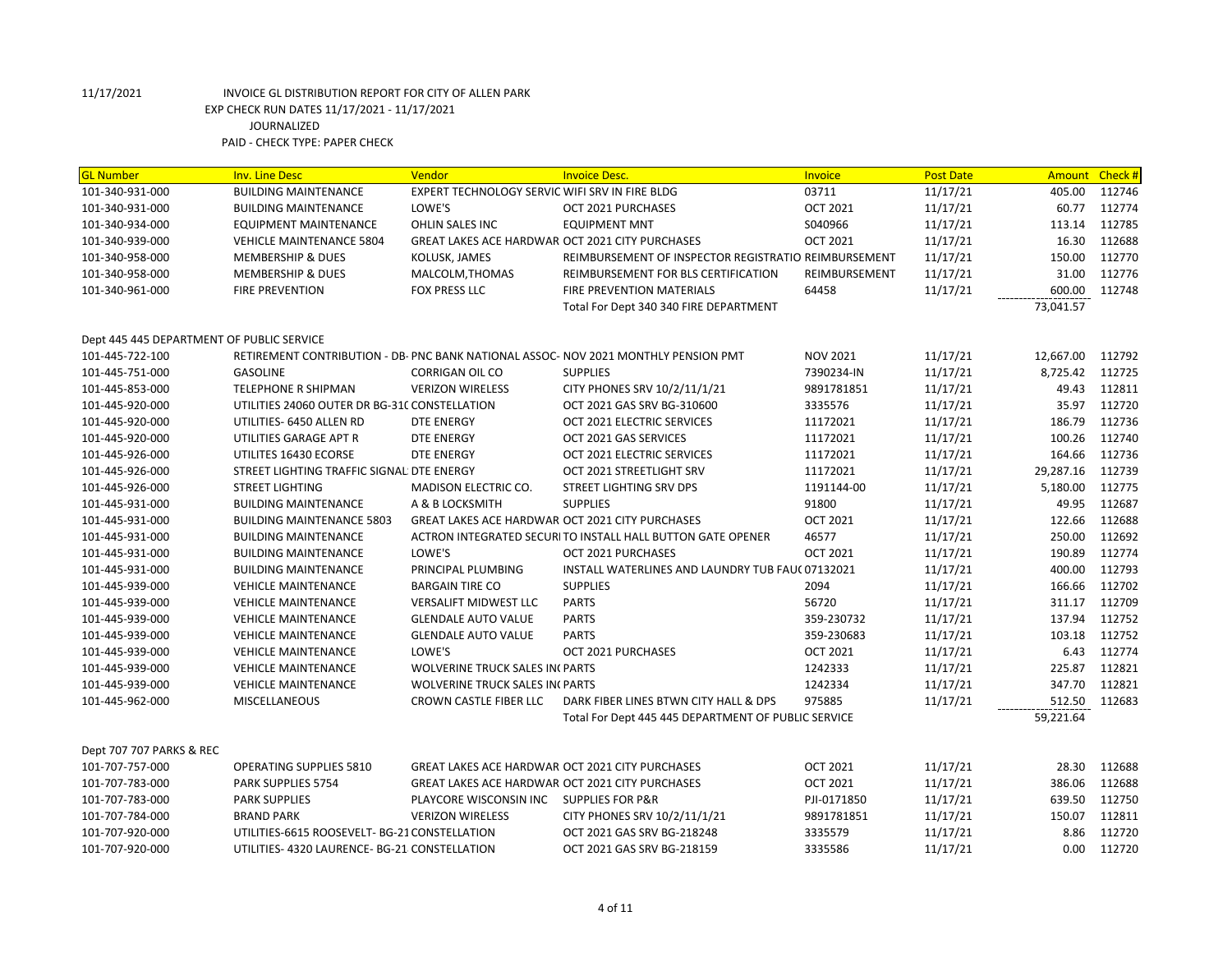| <b>GL Number</b>                       | <b>Inv. Line Desc</b>                                                      | Vendor                                                 | <b>Invoice Desc.</b>                                                               | <b>Invoice</b>     | <b>Post Date</b> | <b>Amount</b>    | Check # |
|----------------------------------------|----------------------------------------------------------------------------|--------------------------------------------------------|------------------------------------------------------------------------------------|--------------------|------------------|------------------|---------|
| 101-707-920-000                        | UTILITIES 6295 WINONA                                                      | <b>DTE ENERGY</b>                                      | OCT 2021 ELECTRIC SERVICES                                                         | 11172021           | 11/17/21         | 474.52           | 112736  |
| 101-707-925-800                        | <b>SMART TRANS 4</b>                                                       | <b>VERIZON WIRELESS</b>                                | CITY PHONES SRV 10/2/11/1/21                                                       | 9891781851         | 11/17/21         | 342.70           | 112811  |
| 101-707-931-000                        | <b>BUILDING MAINTENANCE 5796</b>                                           | <b>GREAT LAKES ACE HARDWAR OCT 2021 CITY PURCHASES</b> |                                                                                    | <b>OCT 2021</b>    | 11/17/21         | 279.71           | 112688  |
| 101-707-931-000                        | <b>BUILDING MAINTENANCE</b>                                                | LOWE'S                                                 | OCT 2021 PURCHASES                                                                 | <b>OCT 2021</b>    | 11/17/21         | 88.70            | 112774  |
| 101-707-934-000                        | EQUIPMENT MAINTENANCE 5779 GREAT LAKES ACE HARDWAR OCT 2021 CITY PURCHASES |                                                        |                                                                                    | <b>OCT 2021</b>    | 11/17/21         | 25.64            | 112688  |
| 101-707-935-000                        | COMPUTER EQUIP PARKS & REC                                                 | CDW GOVERNMENT, LLC                                    | IT EQUIPMENT FOR P&R                                                               | N391814            | 11/17/21         | 131.69           | 112712  |
|                                        |                                                                            |                                                        | Total For Dept 707 707 PARKS & REC                                                 |                    |                  | 2,555.75         |         |
| Dept 751 751 COMMUNITY CENTER          |                                                                            |                                                        |                                                                                    |                    |                  |                  |         |
| 101-751-728-000                        | OFFICE SUPPLIES 5792                                                       | <b>GREAT LAKES ACE HARDWAR OCT 2021 CITY PURCHASES</b> |                                                                                    | <b>OCT 2021</b>    | 11/17/21         | 7.56             | 112688  |
| 101-751-757-000                        | <b>OPERATING SUPPLIES</b>                                                  | <b>GORDON FOOD SERV.</b>                               | <b>SUPPLIES P&amp;R</b>                                                            | 846160137          | 11/17/21         | 406.93           | 112754  |
| 101-751-757-000                        | <b>OPERATING SUPPLIES</b>                                                  | GORDON FOOD SERV.                                      | <b>SUPPLIES FOR P&amp;R</b>                                                        | 846159783          | 11/17/21         | 202.84           | 112754  |
| 101-751-757-000                        | <b>OPERATING SUPPLIES</b>                                                  | GORDON FOOD SERV.                                      | <b>SUPPLIES P&amp;R</b>                                                            | 846159983          | 11/17/21         | 147.87           | 112754  |
| 101-751-816-000                        | PROF. SERV. - OTHER                                                        |                                                        | JERRY COHEN ELITE LAB INC OCT 2021 COOLING WATER TREATMENT COMN 8242               |                    | 11/17/21         | 200.00           | 112765  |
| 101-751-920-000                        | <b>UTILITIES</b>                                                           | <b>ALLEN PARK WATER</b>                                | COMM CTR WATER USAGE 9/1-10/1/21                                                   | $9/1/21 - 10/1/21$ | 11/17/21         | 2,743.71         | 112696  |
| 101-751-920-000                        | UTILITIES-15800 WHITE STREET- B CONSTELLATION                              |                                                        | OCT 2021 GAS SRV BG-212668                                                         | 3335578            | 11/17/21         | 2,572.64         | 112720  |
| 101-751-920-000                        | UTILITIES COMM CENTER                                                      | <b>DTE ENERGY</b>                                      | OCT 2021 STREETLIGHT SRV                                                           | 11172021           | 11/17/21         | 11,885.64        | 112739  |
| 101-751-931-000                        | <b>BUILDING MAINTENANCE 5799</b>                                           | <b>GREAT LAKES ACE HARDWAR OCT 2021 CITY PURCHASES</b> |                                                                                    | <b>OCT 2021</b>    | 11/17/21         | 135.67           | 112688  |
| 101-751-931-000                        | <b>BUILDING MAINTENANCE</b>                                                | NETWORK SERVICES COMPAI SUPPLIES                       |                                                                                    | 6732804-00         | 11/17/21         | 429.14           | 112784  |
| 101-751-931-000                        | <b>BUILDING MAINTENANCE</b>                                                | <b>ORKIN</b>                                           | MONTHLY SERVICES AT COMM CTR                                                       | 219950512          | 11/17/21         | 83.00            | 112786  |
| 101-751-934-000                        | EQUIPMENT MAINTENANCE 5777 GREAT LAKES ACE HARDWAR OCT 2021 CITY PURCHASES |                                                        |                                                                                    | <b>OCT 2021</b>    | 11/17/21         | 90.97            | 112688  |
| 101-751-934-000                        | EQUIPMENT MAINTENANCE                                                      | <b>HAYES PRECISION INC</b>                             | <b>SRV ZAMBONI BLADES</b>                                                          | 12944              | 11/17/21         | 112.50           | 112760  |
|                                        |                                                                            |                                                        | Total For Dept 751 751 COMMUNITY CENTER                                            |                    |                  | 19,018.47        |         |
| Dept 864 864 RETIREE/ACTIVE HEALTHCARE |                                                                            |                                                        |                                                                                    |                    |                  |                  |         |
| 101-864-722-100                        |                                                                            |                                                        | RETIREMENT CONTRIBUTION - GF PNC BANK NATIONAL ASSOC- NOV 2021 MONTHLY PENSION PMT | <b>NOV 2021</b>    | 11/17/21         | 6,896.00         | 112792  |
|                                        |                                                                            |                                                        | Total For Dept 864 864 RETIREE/ACTIVE HEALTHCARE                                   |                    |                  | 6,896.00         |         |
|                                        |                                                                            |                                                        | Total For Fund 101 GENERAL FUND                                                    |                    |                  | 616,176.33       |         |
| <b>Fund 202 MAJOR STREET FUND</b>      |                                                                            |                                                        |                                                                                    |                    |                  |                  |         |
| Dept 479 PRESERVATION - STREETS        |                                                                            |                                                        |                                                                                    |                    |                  |                  |         |
| 202-479-757-000                        | <b>OPERATING SUPPLIES</b>                                                  | AJAX MATERIALS CORP.                                   | <b>SUPPLIES FOR DPS</b>                                                            | 267813             | 11/17/21         | 1,772.73         | 112693  |
|                                        |                                                                            |                                                        | Total For Dept 479 PRESERVATION - STREETS                                          |                    |                  | 1,772.73         |         |
| Dept 505 CONSTRUCTION - STREETS        |                                                                            |                                                        |                                                                                    |                    |                  |                  |         |
| 202-505-985-000                        | <b>CAPITAL OUTLAY</b>                                                      |                                                        | GV CEMENT CONTRACTING C JOB AP-133 PMT #9 PAVEMENT REPLACEMENT AP-133 #9           |                    | 11/17/21         | 40,839.27 112758 |         |
|                                        |                                                                            |                                                        | Total For Dept 505 CONSTRUCTION - STREETS                                          |                    |                  | 40,839.27        |         |
|                                        |                                                                            |                                                        | Total For Fund 202 MAJOR STREET FUND                                               |                    |                  | 42,612.00        |         |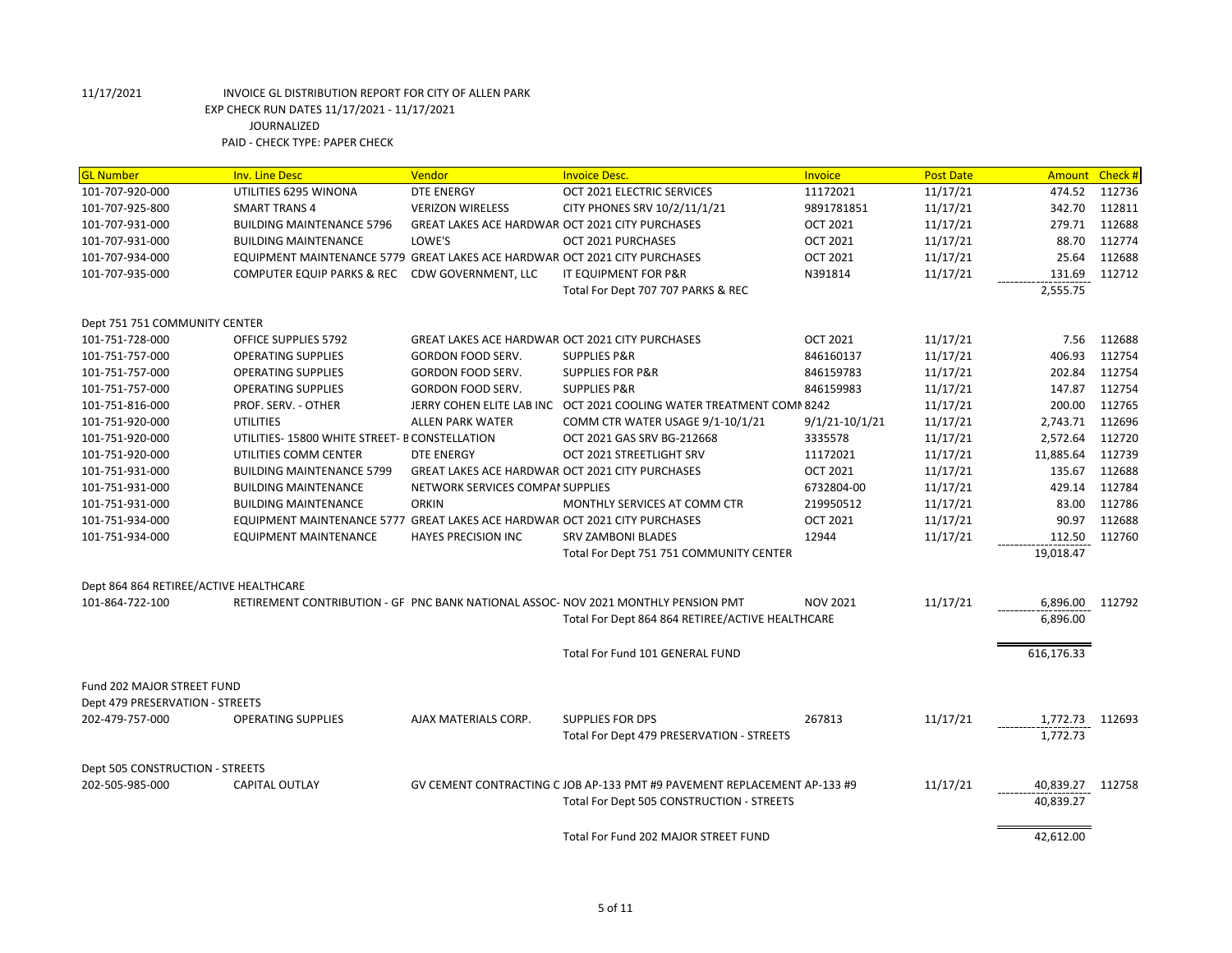| <b>GL Number</b>                  | <b>Inv. Line Desc</b>      | Vendor                      | <b>Invoice Desc.</b>                                | <b>Invoice</b>  | <b>Post Date</b> | Amount Check #  |        |
|-----------------------------------|----------------------------|-----------------------------|-----------------------------------------------------|-----------------|------------------|-----------------|--------|
| Fund 203 LOCAL STREET FUND        |                            |                             |                                                     |                 |                  |                 |        |
| Dept 479 PRESERVATION - STREETS   |                            |                             |                                                     |                 |                  |                 |        |
| 203-479-757-000                   | <b>OPERATING SUPPLIES</b>  | AJAX MATERIALS CORP.        | <b>SUPPLIES FOR DPS</b>                             | 267813          | 11/17/21         | 1,772.72        | 112693 |
| 203-479-801-205                   | SECTIONING - PRESERVATION  | SAVONE CEMENT, INC.         | REPLACED CONCRETE PAVEMENT LOCAL SECTI(10317-749    |                 | 11/17/21         | 13,987.00       | 112797 |
| 203-479-801-220                   | PROF'L SERVICES -TREES     | T-N-T TREE SERVICE INC      | TREE REMOVAL & CLEAN UP HARRISON AVE                | 600420          | 11/17/21         | 3,700.00        | 112805 |
|                                   |                            |                             | Total For Dept 479 PRESERVATION - STREETS           |                 |                  | 19,459.72       |        |
|                                   |                            |                             |                                                     |                 |                  |                 |        |
| Dept 483 ADMINISTRATION - STREETS |                            |                             |                                                     |                 |                  |                 |        |
| 203-483-820-000                   | <b>ENGINEERING</b>         | <b>BUCCILLI GROUP, LLC</b>  | INSPECTION SRV 11/8-11/13/21 LOCAL STS              | 4847            | 11/17/21         | 2,376.00        | 112708 |
| 203-483-820-000                   | ENGINEERING                | <b>BUCCILLI GROUP, LLC</b>  | INSPECTION SRV 11/9-11/12/21 MILLWARD PA 4845       |                 | 11/17/21         | 1,620.00        | 112708 |
| 203-483-820-000                   | ENGINEERING                | <b>BUCCILLI GROUP, LLC</b>  | INSPECTION SRV 11/1-11/6/21 LOCAL STREETS 4828      |                 | 11/17/21         | 2,322.00        | 112708 |
|                                   |                            |                             | Total For Dept 483 ADMINISTRATION - STREETS         |                 |                  | 6,318.00        |        |
|                                   |                            |                             | Total For Fund 203 LOCAL STREET FUND                |                 |                  | 25,777.72       |        |
|                                   |                            |                             |                                                     |                 |                  |                 |        |
| Fund 226 RUBBISH FUND             |                            |                             |                                                     |                 |                  |                 |        |
| Dept 450 450 RUBBISH              |                            |                             |                                                     |                 |                  |                 |        |
| 226-450-817-000                   | <b>WASTE DISPOSAL</b>      | <b>GFL ENVIROMENTAL USA</b> | NOV 2021 MSW RECYCLE SRV                            | 52222086        | 11/17/21         | 135,481.00      | 112751 |
| 226-450-819-000                   | <b>WASTE DISPOSAL</b>      | TAYLOR, CITY OF             | OCT 2021 COMPOST SERVICES                           | 0014801         | 11/17/21         | 1,333.53 112806 |        |
|                                   |                            |                             | Total For Dept 450 450 RUBBISH                      |                 |                  | 136,814.53      |        |
|                                   |                            |                             |                                                     |                 |                  |                 |        |
|                                   |                            |                             | Total For Fund 226 RUBBISH FUND                     |                 |                  | 136,814.53      |        |
| Fund 249 BUILDING FUND            |                            |                             |                                                     |                 |                  |                 |        |
| Dept 371 371 BUILDING DEPARTMENT  |                            |                             |                                                     |                 |                  |                 |        |
| 249-371-821-000                   | MECHANICAL INSPECTIONS     | SECCO, ROBERT W             | OCT 2021 MECHANICAL INSPECTIONS                     | <b>OCT 2021</b> | 11/17/21         | 1,905.50        | 112800 |
| 249-371-822-000                   | PLUMBING INSPECTIONS       | HALASH, JEROME              | OCT 2021 PLUMBING INSPECTIONS                       | <b>OCT 2021</b> | 11/17/21         | 479.50          | 112759 |
| 249-371-822-500                   | ELECTRICAL INSPECTIONS     | CARY, KENNETH               | OCT 2021 ELECTRICAL INSPECTIONS                     | <b>OCT 2021</b> | 11/17/21         | 392.00          | 112710 |
| 249-371-853-000                   | <b>TELEPHONE M BAKER</b>   | <b>VERIZON WIRELESS</b>     | CITY PHONES SRV 10/2/11/1/21                        | 9891781851      | 11/17/21         | 193.76          | 112811 |
| 249-371-853-000                   | <b>TELEPHONE</b>           | <b>VERIZON WIRELESS</b>     | BLDG PHONE SRV 10/11-11/10/21                       | 9892567424      | 11/17/21         | 168.16          | 112815 |
| 249-371-939-000                   | <b>VEHICLE MAINTENANCE</b> | <b>GLENDALE AUTO VALUE</b>  | PARTS FOR 2006 FORD PICKUP                          | 359-230322      | 11/17/21         | 53.75           | 112752 |
| 249-371-939-000                   | <b>VEHICLE MAINTENANCE</b> | <b>GLENDALE AUTO VALUE</b>  | PARTS FOR 2006 FORD PICKUP                          | 359-230377      | 11/17/21         | 37.59           | 112752 |
| 249-371-939-000                   | <b>VEHICLE MAINTENANCE</b> | <b>GLENDALE AUTO VALUE</b>  | PART FOR 2006 FORD F150                             | 359-230331      | 11/17/21         | 37.59           | 112752 |
| 249-371-963-000                   | <b>PROFESSIONAL SVCS</b>   |                             | CARLISLE/WORTMAN ASSOC 15800 ANGELIQUE AVE VARIANCE | 2162109         | 11/17/21         | 237.50          | 112711 |
| 249-371-963-000                   | PROFESSIONAL SVCS          |                             | CARLISLE/WORTMAN ASSOC OCT 2021 RETAINER SERVICES   | 2162948         | 11/17/21         | 2,000.00        | 112711 |
|                                   |                            |                             | Total For Dept 371 371 BUILDING DEPARTMENT          |                 |                  | 5,505.35        |        |
|                                   |                            |                             |                                                     |                 |                  |                 |        |
|                                   |                            |                             | Total For Fund 249 BUILDING FUND                    |                 |                  | 5,505.35        |        |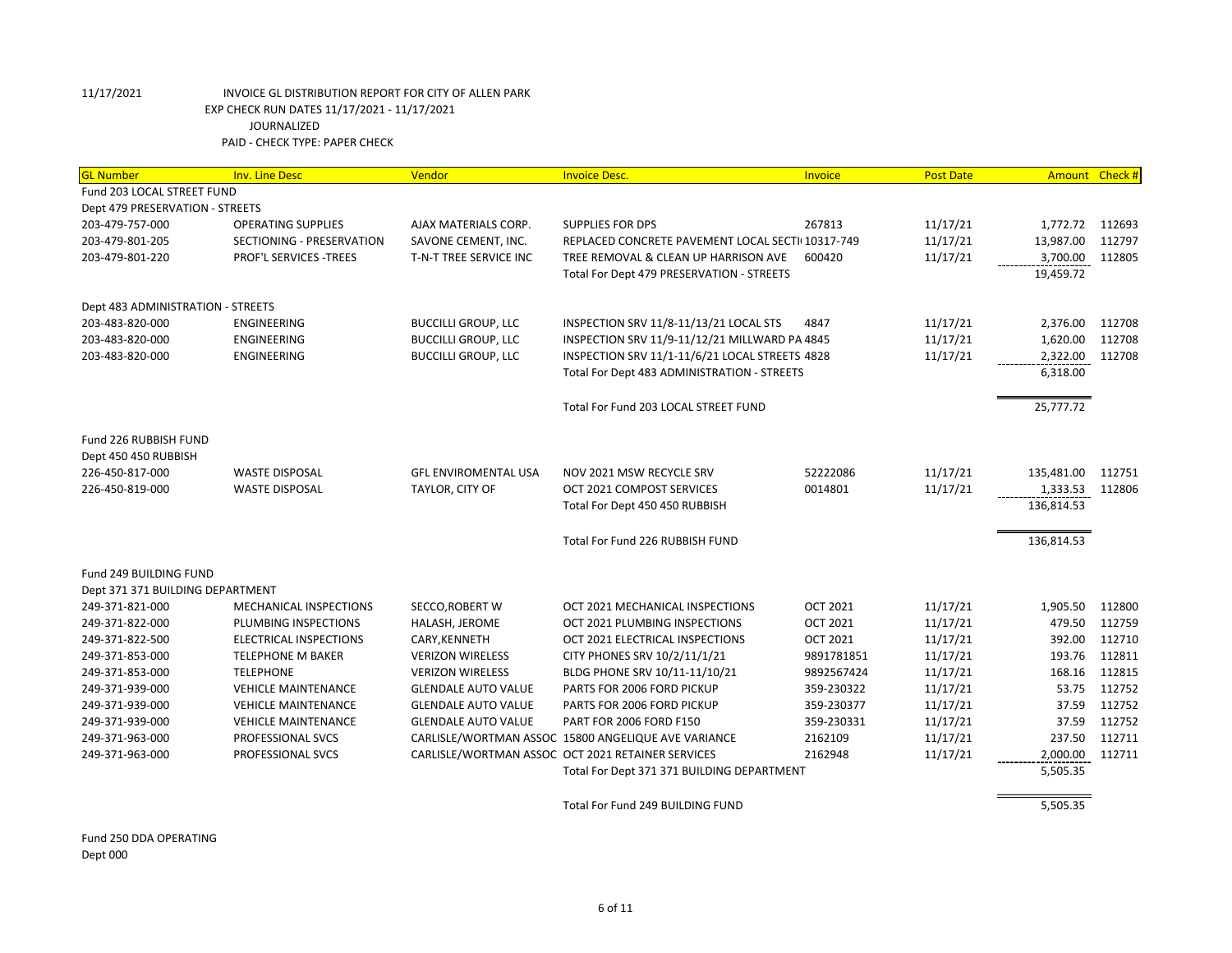| <b>GL Number</b>                             | <b>Inv. Line Desc</b>       | Vendor                     | <b>Invoice Desc.</b>                                                                                   | <b>Invoice</b>  | <b>Post Date</b> | Amount    | Check # |
|----------------------------------------------|-----------------------------|----------------------------|--------------------------------------------------------------------------------------------------------|-----------------|------------------|-----------|---------|
| 250-000-716-000                              | <b>MEDICAL</b>              | KIBBY, JENNIFER            | DEC 2021 MEDICAL REIMBURSMENT                                                                          | REIMBURSEMENT   | 11/17/21         | 1,038.36  | 112768  |
| 250-000-718-000                              | OPTICAL                     | KIBBY, JENNIFER            | DEC 2021 MEDICAL REIMBURSMENT                                                                          | REIMBURSEMENT   | 11/17/21         | 11.40     | 112768  |
| 250-000-720-000                              | <b>DENTAL</b>               | KIBBY, JENNIFER            | DEC 2021 MEDICAL REIMBURSMENT                                                                          | REIMBURSEMENT   | 11/17/21         | 28.96     | 112768  |
| 250-000-722-000                              |                             |                            | RETIREMENT CONTRIBUTION - DC NATIONAL FINANCIAL SERVIC NOV 2021 MONTHY RETIREMENT CONTRIBUTI( NOV 2021 |                 | 11/17/21         | 540.49    | 112783  |
| 250-000-801-001                              | <b>LAWN SERVICES</b>        |                            | SEASONAL PROPERTY MANA( OCT 2021 LAWN SRV BEATRICE                                                     | 3591            | 11/17/21         | 112.00    | 112799  |
| 250-000-801-001                              | <b>LAWN SERVICES</b>        |                            | SEASONAL PROPERTY MANA( OCT 2021 LAWN SRV ALLEN RD                                                     | 3590            | 11/17/21         | 180.00    | 112799  |
| 250-000-801-001                              | <b>LAWN SERVICES</b>        |                            | SEASONAL PROPERTY MANA( OCT 2021 LAWN SRV PARK AVE                                                     | 3592            | 11/17/21         | 81.00     | 112799  |
| 250-000-801-001                              | <b>LAWN SERVICES</b>        |                            | SEASONAL PROPERTY MANA( OCT 2021 LAWN SRV QUANDT                                                       | 3593            | 11/17/21         | 90.00     | 112799  |
| 250-000-801-001                              | <b>LAWN SERVICES</b>        |                            | SEASONAL PROPERTY MANA( OCT 2021 LAWN SRV SOUTHFIELD RD                                                | 3594            | 11/17/21         | 360.00    | 112799  |
| 250-000-801-001                              | <b>LAWN SERVICES</b>        |                            | SEASONAL PROPERTY MANA( OCT 2021 LAWN SRV ECORSE RD                                                    | 3610            | 11/17/21         | 60.00     | 112799  |
| 250-000-801-001                              | <b>LAWN SERVICES</b>        | STUART LEVE, INC           | TRIMMING AT POCKET PARK                                                                                | 45091           | 11/17/21         | 565.00    | 112803  |
| 250-000-826-000                              | <b>LEGAL SERVICES</b>       | MILLER & MILLER, P.C.      | OCT 2021 MONTHLY RETAINER SERVICES                                                                     | A-10312021      | 11/17/21         | 1,500.00  | 112781  |
| 250-000-853-000                              | <b>TELEPHONE</b>            | KIBBY, JENNIFER            | REIMBURSEMENT FOR VARIOUS EXPENSES                                                                     | REIMBURSEMENT   | 11/17/21         | 585.43    | 112768  |
| 250-000-920-000                              | <b>UTILITIES</b>            | <b>DTE ENERGY</b>          | ELEC SRV 6543 ALLEN RD 10/2-11/2/21                                                                    | 910008199275    | 11/17/21         | 66.07     | 112730  |
| 250-000-920-000                              | <b>UTILITIES</b>            | <b>DTE ENERGY</b>          | GAS SRV 6543 ALLEN RD 10/2-11/2/21                                                                     | 910021109236    | 11/17/21         | 61.14     | 112731  |
| 250-000-920-000                              | <b>UTILITIES</b>            | <b>DTE ENERGY</b>          | PARKING LOT LIGHTS 17425 ECORSE 10/12-11/ 910007536873                                                 |                 | 11/17/21         | 33.39     | 112732  |
| 250-000-920-000                              | <b>UTILITIES</b>            | <b>DTE ENERGY</b>          | PARKING LOT LIGHTS 1500 BEATRICE 10/2-11/2910005331970                                                 |                 | 11/17/21         | 327.94    | 112733  |
| 250-000-920-000                              | <b>UTILITIES</b>            | <b>DTE ENERGY</b>          | PARKING LOTS LIGHTS 5301 ALLEN RD 10/5-11/910006782213                                                 |                 | 11/17/21         | 98.73     | 112734  |
| 250-000-920-000                              | <b>UTILITIES</b>            | <b>DTE ENERGY</b>          | 5951 ALLEN RD ELEC SRV 10/2-11/2/21                                                                    | 910007536998    | 11/17/21         | 235.78    | 112735  |
| 250-000-931-000                              | <b>BUILDING MAINTENANCE</b> | KIBBY, JENNIFER            | REIMBURSEMENT FOR VARIOUS EXPENSES                                                                     | REIMBURSEMENT   | 11/17/21         | 191.48    | 112768  |
| 250-000-931-000                              | <b>BUILDING MAINTENANCE</b> | MARIANN CHRISTINE HEIN     | OCT 2021 CLEANING SRV                                                                                  | <b>OCT 2021</b> | 11/17/21         | 100.00    | 112777  |
| 250-000-960-000                              | MARKETING/PROMOTIONS        | <b>CONPOTO LLC</b>         | NOV 2021 MONTHLY SUBSCRIPTION                                                                          | 2674            | 11/17/21         | 149.00    | 112719  |
| 250-000-960-000                              | MARKETING/PROMOTIONS        | <b>CONPOTO LLC</b>         | JUNE 2021 MONTHLY SUBSCRIPTION                                                                         | 2491            | 11/17/21         | 149.00    | 112719  |
| 250-000-960-000                              | MARKETING/PROMOTIONS        | KIBBY, JENNIFER            | REIMBURSEMENT FOR VARIOUS EXPENSES                                                                     | REIMBURSEMENT   | 11/17/21         | 3,842.06  | 112768  |
| 250-000-962-000                              | <b>MISCELLANEOUS</b>        | KIBBY, JENNIFER            | REIMBURSEMENT FOR VARIOUS EXPENSES                                                                     | REIMBURSEMENT   | 11/17/21         | 1,470.61  | 112768  |
| 250-000-975-000                              | <b>DESIGN COMMITTEE</b>     | KIBBY, JENNIFER            | REIMBURSEMENT FOR VARIOUS EXPENSES                                                                     | REIMBURSEMENT   | 11/17/21         | 333.42    | 112768  |
| 250-000-975-000                              | <b>DESIGN COMMITTEE</b>     | SHUELL, MICHAEL            | FACADE DESIGN ASSISTANCE SF GAS & CO                                                                   | 5               | 11/17/21         | 250.00    | 112802  |
|                                              |                             |                            | Total For Dept 000                                                                                     |                 |                  | 12,461.26 |         |
|                                              |                             |                            | Total For Fund 250 DDA OPERATING                                                                       |                 |                  | 12,461.26 |         |
| Fund 260 MI INDIGENT DEFENSE                 |                             |                            |                                                                                                        |                 |                  |           |         |
| Dept 000                                     |                             |                            |                                                                                                        |                 |                  |           |         |
| 260-000-339-000                              | DEFERRED INFLOWS SALARY     | <b>24TH DISTRICT COURT</b> | FICA 4/1/21-6/30/21                                                                                    | $4/1 - 6/30/21$ | 11/17/21         | 42,808.68 | 112686  |
|                                              |                             |                            | Total For Dept 000                                                                                     |                 |                  | 42,808.68 |         |
|                                              |                             |                            | Total For Fund 260 MI INDIGENT DEFENSE                                                                 |                 |                  | 42,808.68 |         |
| Fund 266 DRUG FORFEITURE - STATE<br>Dept 000 |                             |                            |                                                                                                        |                 |                  |           |         |
| 266-000-962-000                              | <b>MISCELLANEOUS</b>        | THE ROSSOW GROUP LLC       | PHYSICAL & PROC AUDIT OF EVIDENCE/PROP N 103021                                                        |                 | 11/17/21         | 1,500.00  | 112807  |
|                                              |                             |                            |                                                                                                        |                 |                  |           |         |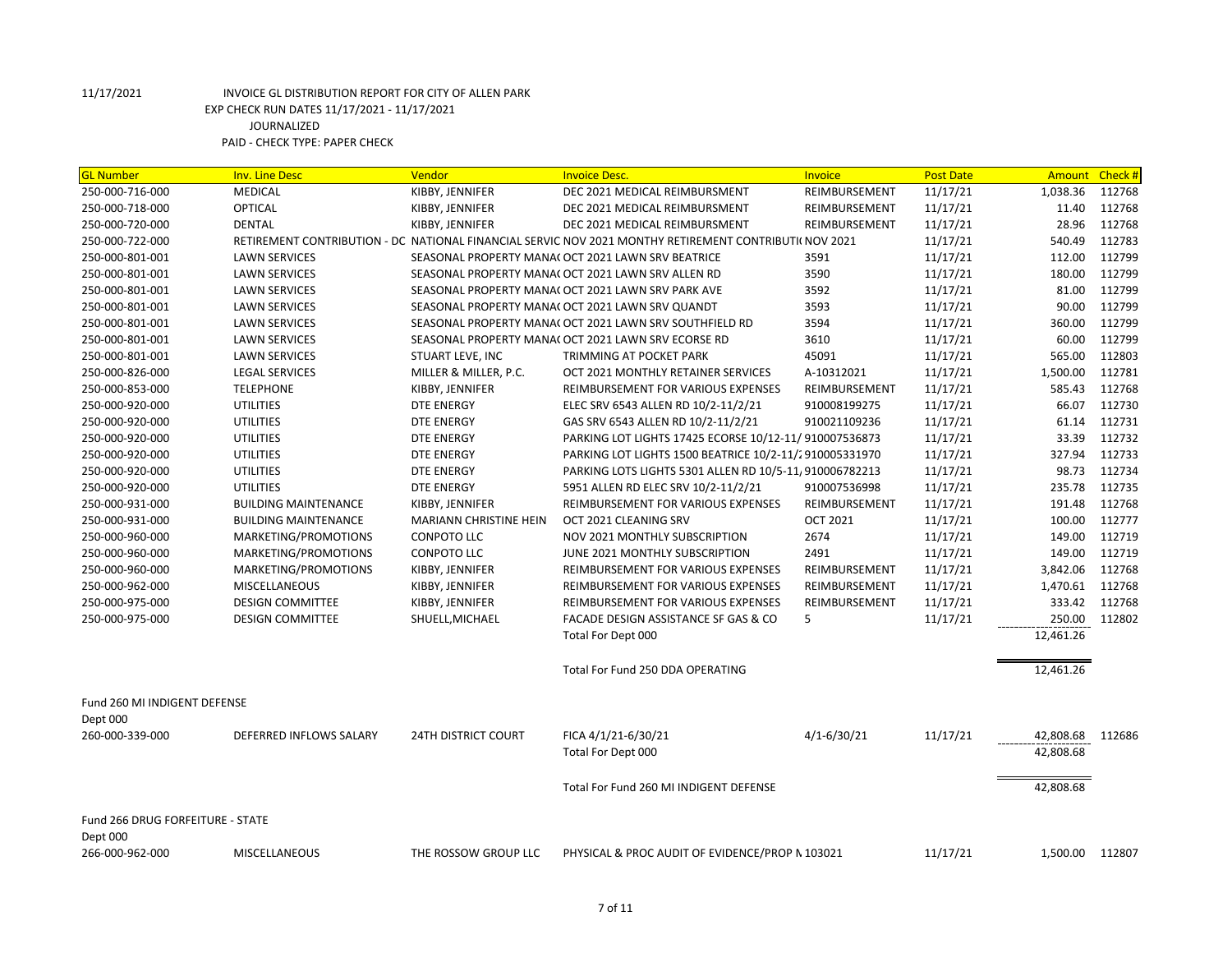| <b>GL Number</b>              | <b>Inv. Line Desc</b>                          | Vendor                                          | <b>Invoice Desc.</b>                                     | Invoice         | <b>Post Date</b> | Amount     | Check# |
|-------------------------------|------------------------------------------------|-------------------------------------------------|----------------------------------------------------------|-----------------|------------------|------------|--------|
|                               |                                                |                                                 | Total For Dept 000                                       |                 |                  | 1,500.00   |        |
|                               |                                                |                                                 |                                                          |                 |                  |            |        |
|                               |                                                |                                                 | Total For Fund 266 DRUG FORFEITURE - STATE               |                 |                  | 1,500.00   |        |
| Fund 271 LIBRARY              |                                                |                                                 |                                                          |                 |                  |            |        |
| Dept 000                      |                                                |                                                 |                                                          |                 |                  |            |        |
| 271-000-757-000               | <b>OPERATING SUPPLIES 5748</b>                 | GREAT LAKES ACE HARDWAR OCT 2021 CITY PURCHASES |                                                          | <b>OCT 2021</b> | 11/17/21         | 21.20      | 112688 |
| 271-000-757-000               | <b>OPERATING SUPPLIES</b>                      | PETTY CASH - LIBRARY                            | REIMBURSEMENT FOR LIBRARY PETTY CASH                     | REIMBURSEMENT   | 11/17/21         | 137.48     | 112789 |
| 271-000-757-000               | <b>OPERATING SUPPLIES</b>                      | SWINEHART, BRANDI                               | REIMBURSEMENT FOR PROGRAM SUPPLIES                       | REIMBURSEMENT   | 11/17/21         | 54.06      | 112804 |
| 271-000-757-000               | <b>OPERATING SUPPLIES</b>                      | VILEO, LAUREN                                   | REIMBURSEMENT FOR PROGRAM SUPPLIES                       | REIMBURSEMENT   | 11/17/21         | 45.00      | 112820 |
| 271-000-828-000               | <b>MATERIALS</b>                               | <b>BAKER &amp; TAYLOR</b>                       | <b>MATERIALS FOR LIBRARY</b>                             | 2036281191      | 11/17/21         | 32.96      | 112700 |
| 271-000-828-000               | <b>MATERIALS</b>                               | ROWMAN AND LITTLEFIELD P MATERIALS FOR LIBRARY  |                                                          | 11843173        | 11/17/21         | 97.27      | 112796 |
| 271-000-920-000               | <b>UTILITIES</b>                               | <b>ALLEN PARK WATER</b>                         | LIBRARY WATER USAGE 7/1-10/7/21                          | $7/1 - 10/7/21$ | 11/17/21         | 251.92     | 112696 |
| 271-000-920-000               | UTILITIES-8100 ALLEN RD- BG-218. CONSTELLATION |                                                 | OCT 2021 GAS SRV BG-218250                               | 3335582         | 11/17/21         | 48.33      | 112720 |
| 271-000-920-000               | UTILITIES 8100 ALLEN RD                        | <b>DTE ENERGY</b>                               | OCT 2021 ELECTRIC SERVICES                               | 11172021        | 11/17/21         | 904.15     | 112736 |
| 271-000-931-000               | <b>BUILDING MAINTENANCE</b>                    | <b>COVERALL NORTH AMERICA</b>                   | NOV 2021 LIBRARY CLEANING SRV                            | 1340283290      | 11/17/21         | 995.00     | 112726 |
| 271-000-931-000               | LIBRARY RENTAL REF#21151109                    | <b>HINCKLEY SPRINGS</b>                         | LIBRARY SYSTEM RENTAL REF #21151109                      | 21151106110621  | 11/17/21         | 29.95      | 112762 |
| 271-000-931-000               | <b>BUILDING MAINTENANCE</b>                    | <b>OWENS FENCE INC</b>                          | LABOR & MATERIAL TO INSTALL BARRIER GATE 99706           |                 | 11/17/21         | 1,950.00   | 112787 |
| 271-000-931-000               | <b>BUILDING MAINTENANCE</b>                    | RMG OUTDOOR SERVICES                            | OCT 2021 LIBRARY LAWN SERVICES                           | 63380           | 11/17/21         | 260.00     | 112794 |
| 271-000-985-000               | <b>CAPITAL OUTLAY</b>                          |                                                 | HOLBROOK'S ROOFING CO IN LIBRRY ROOF REPLACEMENT PMT #2  | 100115 #2       | 11/17/21         | 141,743.00 | 112763 |
|                               |                                                |                                                 | Total For Dept 000                                       |                 |                  | 146,570.32 |        |
|                               |                                                |                                                 |                                                          |                 |                  |            |        |
|                               |                                                |                                                 | <b>Total For Fund 271 LIBRARY</b>                        |                 |                  | 146,570.32 |        |
|                               |                                                |                                                 |                                                          |                 |                  |            |        |
| Fund 401 CAPITAL PROJECT FUND |                                                |                                                 |                                                          |                 |                  |            |        |
| Dept 000                      |                                                |                                                 |                                                          |                 |                  |            |        |
| 401-000-987-300               | CONST-DPS/WATER                                |                                                 | ACTRON INTEGRATED SECURI INSTALL CAMERAS THRU OUT DPS    | 46574           | 11/17/21         | 30,351.50  | 112692 |
| 401-000-987-300               | CONST-DPS/WATER                                |                                                 | ACTRON INTEGRATED SECURI ALLEN PARK DPW GATE INTEGRATION | 46257           | 11/17/21         | 3,366.00   | 112692 |
|                               |                                                |                                                 | Total For Dept 000                                       |                 |                  | 33,717.50  |        |
|                               |                                                |                                                 | Total For Fund 401 CAPITAL PROJECT FUND                  |                 |                  | 33,717.50  |        |
| Fund 592 WATER & SEWER        |                                                |                                                 |                                                          |                 |                  |            |        |
| Dept 600 WATER                |                                                |                                                 |                                                          |                 |                  |            |        |
| 592-600-745-400               | <b>METER MAINTENANCE</b>                       | ETNA SUPPLY COMPANY                             | <b>PARTS</b>                                             | \$104268451.001 | 11/17/21         | 1,580.00   | 112745 |
| 592-600-748-000               | <b>HYDRANT MAINTENANCE</b>                     | <b>CORE &amp; MAIN LP</b>                       | <b>PARTS</b>                                             | P600924         | 11/17/21         | 2,053.80   | 112724 |
| 592-600-748-000               | <b>HYDRANT MAINTENANCE</b>                     | CORE & MAIN LP                                  | <b>PARTS</b>                                             | P521281         | 11/17/21         | 1,560.72   | 112724 |
| 592-600-873-000               | <b>MAIN MAINTENANCE</b>                        | <b>CORE &amp; MAIN LP</b>                       | <b>PARTS</b>                                             | P669707         | 11/17/21         | 3,096.00   | 112724 |
| 592-600-873-000               | <b>MAIN MAINTENANCE</b>                        | CORE & MAIN LP                                  | <b>PARTS</b>                                             | P745492         | 11/17/21         | 1,442.20   | 112724 |
| 592-600-873-000               | <b>MAIN MAINTENANCE</b>                        | LOWE'S                                          | OCT 2021 PURCHASES                                       | <b>OCT 2021</b> | 11/17/21         | 539.57     | 112774 |
| 592-600-939-000               | <b>VEHICLE MAINTENANCE</b>                     | LOWE'S                                          | OCT 2021 PURCHASES                                       | <b>OCT 2021</b> | 11/17/21         | 37.91      | 112774 |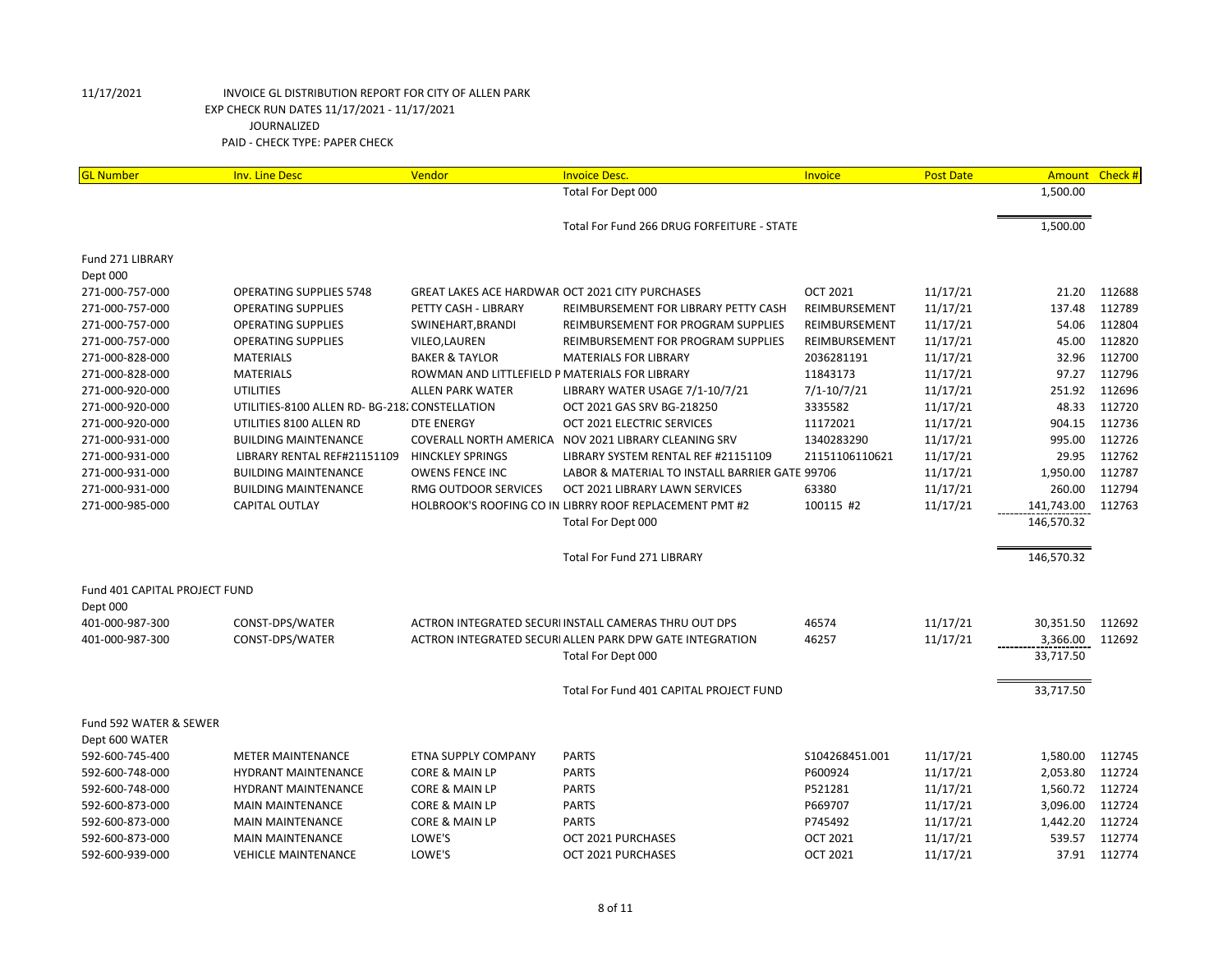| <b>GL Number</b>             | <b>Inv. Line Desc</b>                        | Vendor                                          | <b>Invoice Desc.</b>                                                                                      | Invoice         | <b>Post Date</b> | Amount Check # |        |
|------------------------------|----------------------------------------------|-------------------------------------------------|-----------------------------------------------------------------------------------------------------------|-----------------|------------------|----------------|--------|
| 592-600-939-000              | <b>VEHICLE MAINTENANCE</b>                   | <b>VILLAGE FORD</b>                             | <b>PARTS</b>                                                                                              | 569992          | 11/17/21         | 11.20          | 112819 |
| 592-600-985-000              | <b>CAPITAL OUTLAY</b>                        |                                                 | GV CEMENT CONTRACTING C JOB AP-134 PMT #9 WATER MAIN REPLACEMEI AP-134 #9                                 |                 | 11/17/21         | 39,907.54      | 112758 |
|                              |                                              |                                                 | Total For Dept 600 WATER                                                                                  |                 |                  | 50,228.94      |        |
|                              |                                              |                                                 |                                                                                                           |                 |                  |                |        |
| Dept 601 601 SEWER           |                                              |                                                 |                                                                                                           |                 |                  |                |        |
| 592-601-678-005              | RUBBLE REMOVAL                               | <b>CITY OF MOUNT CLEMENS</b>                    | SEPTIC/VACTOR SEWER CHGS                                                                                  | 0028003654      | 11/17/21         | 1,600.00       | 112715 |
| 592-601-745-200              | PAVEMENT REPAIRS                             | SAVONE CEMENT, INC.                             | REMOVE AND REPLACED SIDEWALK WATER UT 10317-748                                                           |                 | 11/17/21         | 33,073.95      | 112797 |
| 592-601-920-000              | <b>UTILITIES</b>                             | <b>CITY OF MELVINDALE</b>                       | OCT 2021 UTILITY BILL FOR 24060 OUTER DR                                                                  | <b>OCT 2021</b> | 11/17/21         | 417.67         | 112714 |
| 592-601-920-000              | UTILITIES 24000 OUTER DR-BG-31 CONSTELLATION |                                                 | OCT 2021 GAS SRV BG-310599                                                                                | 3335575         | 11/17/21         | 0.00           | 112720 |
| 592-601-920-000              | UTILITIES 24000 OUTER DR                     | <b>DTE ENERGY</b>                               | OCT 2021 ELECTRIC SERVICES                                                                                | 11172021        | 11/17/21         | 3,514.30       | 112736 |
| 592-601-923-000              | PROFESSIONAL SERVICES                        |                                                 | FISHBECK, THOMPSON, CARR I OCT 2021 PROF SRV AP FAILANE GREEN WATEF 406068                                |                 | 11/17/21         | 2,547.68       | 112747 |
| 592-601-927-060              | SEWAGE DISPOSAL- WAYNE COUN DUWA             |                                                 | AUG 2021 CREDIT ON ACCT                                                                                   | 0000301544      | 11/17/21         | 0.00           | 112741 |
| 592-601-927-060              | SEWAGE DISPOSAL- WAYNE COUN DUWA             |                                                 | SEPT 2021 SEWAGE CREDIT ON ACCT                                                                           | SEPTSEWAGE      | 11/17/21         | 0.00           | 112741 |
| 592-601-927-060              | SEWAGE DISPOSAL- WAYNE COUN DUWA             |                                                 | OCT 2021 EXCESS FLOW SRV CREDIT ON ACCT                                                                   | 0000301662      | 11/17/21         | 0.00           | 112741 |
| 592-601-927-060              | SEWAGE DISPOSAL- WAYNE COUN DUWA             |                                                 | SEPT 2021 SEWAGE DISPOSAL                                                                                 | SEPTSEWAGE      | 11/17/21         | 100,341.40     | 112741 |
| 592-601-927-060              | SEWAGE DISPOSAL- WAYNE COUN DUWA             |                                                 | NOV 2021 EXCESS FLOW                                                                                      | 0000301703      | 11/17/21         | 15,975.34      | 112742 |
| 592-601-930-000              | SEWER MAINTENANCE                            | A.S.P PLUMBING                                  | FIX SEWER & TAP AT 19056 BRODY                                                                            | 19056 BRODY     | 11/07/21         | 5,800.00       | 112698 |
| 592-601-987-000              |                                              |                                                 | CAPITAL OUTLAY-MISCELLANEOUS FISHBECK, THOMPSON, CARR { PROF SRV THRU 10/29/21 AP SANITARY DIST 2, 405731 |                 | 11/17/21         | 23,952.50      | 112747 |
| 592-601-987-000              |                                              |                                                 | CAPITAL OUTLAY-MISCELLANEOUS FISHBECK, THOMPSON, CARR I OCT 2021 PROFESSIONAL SRVS AP WWCS                | 405722          | 11/17/21         | 670.32         | 112747 |
|                              |                                              |                                                 | Total For Dept 601 601 SEWER                                                                              |                 |                  | 187,893.16     |        |
|                              |                                              |                                                 |                                                                                                           |                 |                  |                |        |
| Dept 603 603 BASIN           |                                              |                                                 |                                                                                                           |                 |                  |                |        |
| 592-603-757-000              | <b>OPERATING SUPPLIES 5786</b>               | GREAT LAKES ACE HARDWAR OCT 2021 CITY PURCHASES |                                                                                                           | <b>OCT 2021</b> | 11/17/21         | 42.49          | 112688 |
| 592-603-757-000              | <b>OPERATING SUPPLIES</b>                    | LOWE'S                                          | OCT 2021 PURCHASES                                                                                        | <b>OCT 2021</b> | 11/17/21         | 205.82         | 112774 |
| 592-603-853-000              | TELEPHONE- TOM MURRAY                        | <b>VERIZON WIRELESS</b>                         | CITY PHONES SRV 10/2/11/1/21                                                                              | 9891781851      | 11/17/21         | 471.52         | 112811 |
| 592-603-853-000              | <b>TELEPHONE</b>                             | <b>VERIZON WIRELESS</b>                         | PUMP STN SRV 10/11-11/10/21                                                                               | 9892478208      | 11/17/21         | 250.41         | 112816 |
| 592-603-920-000              | UTILITIES-14500 MORAN BG-2182! CONSTELLATION |                                                 | OCT 2021 GAS SRV BG-218252                                                                                | 3335583         | 11/17/21         | 51.19          | 112720 |
| 592-603-920-000              | UTILITIES-14500 MORAN APT#2-B(CONSTELLATION  |                                                 | OCT 2021 GAS SRV BG-218251                                                                                | 3335585         | 11/17/21         | 0.00           | 112720 |
| 592-603-920-000              | UTILITIES 1840 DIX RD                        | <b>DTE ENERGY</b>                               | OCT 2021 ELECTRIC SERVICES                                                                                | 11172021        | 11/17/21         | 5,916.49       | 112736 |
| 592-603-930-000              | <b>SEWER MAINTENANCE</b>                     | MEYER LABORATORY, INC                           | <b>SUPPLIES RETENTION BASIN</b>                                                                           | 0811536-IN      | 11/17/21         | 2,542.26       | 112779 |
| 592-603-931-000              | <b>BUILDING MAINTENANCE</b>                  |                                                 | ACTRON INTEGRATED SECURI 3YR LISC UPGRADE FOR DPW VERKADA CAMER 46575                                     |                 | 11/17/21         | 2,100.00       | 112692 |
| 592-603-931-000              | <b>BUILDING MAINTENANCE</b>                  | <b>GRAINGER</b>                                 | <b>PARTS</b>                                                                                              | 9107454515      | 11/17/21         | 86.50          | 112755 |
| 592-603-939-000              | <b>VEHICLE MAINTENANCE</b>                   | CLASSIC AUTO WASH INC.                          | OCT 2021 CAR WASH SERVICES                                                                                | 2036            | 11/17/21         | 3.90           | 112718 |
|                              |                                              |                                                 | Total For Dept 603 603 BASIN                                                                              |                 |                  | 11,670.58      |        |
|                              |                                              |                                                 |                                                                                                           |                 |                  |                |        |
| Dept 604 ADMINISTRATION/DEBT |                                              |                                                 |                                                                                                           |                 |                  |                |        |
| 592-604-722-100              |                                              |                                                 | RETIREMENT CONTRIBUTION - DB PNC BANK NATIONAL ASSOC-NOV 2021 MONTHLY PENSION PMT                         | <b>NOV 2021</b> | 11/17/21         | 12,161.00      | 112792 |
| 592-604-820-000              | <b>ENGINEERING</b>                           | <b>BUCCILLI GROUP, LLC</b>                      | INSEPCTION SRV 11/8-11/10/21                                                                              | 4846            | 11/17/21         | 1,674.00       | 112708 |
| 592-604-820-000              | <b>ENGINEERING</b>                           | <b>BUCCILLI GROUP, LLC</b>                      | INSPECTION SRV 11/3-11/5/21 UTILITY REPAIR! 4829                                                          |                 | 11/17/21         | 1,620.00       | 112708 |
|                              |                                              |                                                 | Total For Dept 604 ADMINISTRATION/DEBT                                                                    |                 |                  | 15,455.00      |        |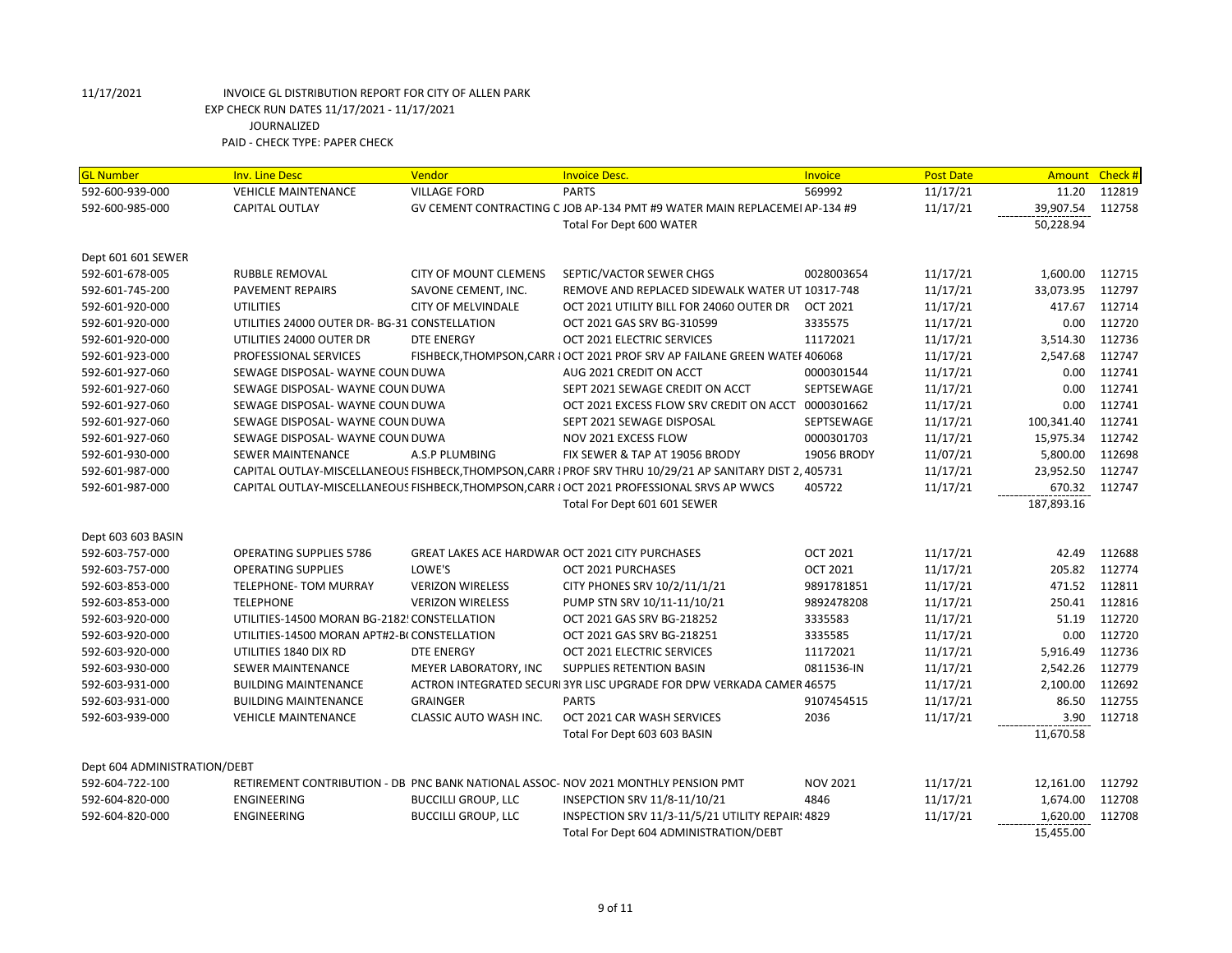| <b>GL Number</b>                    | <b>Inv. Line Desc</b>      | Vendor                       | <b>Invoice Desc.</b>                                           | Invoice                 | <b>Post Date</b> | <b>Amount</b> | Check # |
|-------------------------------------|----------------------------|------------------------------|----------------------------------------------------------------|-------------------------|------------------|---------------|---------|
|                                     |                            |                              | Total For Fund 592 WATER & SEWER                               |                         |                  | 265,247.68    |         |
| Fund 701 TRUST AND AGENCY           |                            |                              |                                                                |                         |                  |               |         |
| Dept 000                            |                            |                              |                                                                |                         |                  |               |         |
| 701-000-245-000                     | PARKS & RECREATION ESCROW  | <b>GUTEKUNST, LORI</b>       | TIMEKEEPER OF 3 GAMES ON 11/13/21                              | <b>TIMEKEEPER</b>       | 11/17/21         | 66.00         | 112757  |
| 701-000-245-000                     | PARKS & RECREATION ESCROW  | ROCKET ENTERPRISE INC        | FLAG SRV AT THOMAS BRAND MEMORIAL PK 165990                    |                         | 11/17/21         | 9,805.50      | 112795  |
| 701-000-246-500                     | <b>ENGINEERING ESCROW</b>  | <b>BUCCILLI GROUP, LLC</b>   | ENG INSPECTIONS FOR PERMIT #PENG210015 4821                    |                         | 11/17/21         | 216.00        | 112708  |
| 701-000-246-500                     | <b>ENGINEERING ESCROW</b>  | <b>BUCCILLI GROUP, LLC</b>   | ENG INSPECTIONS FOR PERMIT PENG 2102015 4830                   |                         | 11/17/21         | 648.00        | 112708  |
| 701-000-254-000                     | POLICE DONATIONS           | <b>ENTERPRISE UNIFORM CO</b> | POLICE UNIFORM ALTERATIONS                                     | 078714                  | 11/17/21         | 31.00         | 112744  |
|                                     |                            |                              | Total For Dept 000                                             |                         |                  | 10,766.50     |         |
|                                     |                            |                              | Total For Fund 701 TRUST AND AGENCY                            |                         |                  | 10,766.50     |         |
|                                     |                            |                              |                                                                |                         |                  |               |         |
| Fund 703 SCHOOL AND COUNTY TAX FUND |                            |                              |                                                                |                         |                  |               |         |
| Dept 000                            |                            |                              |                                                                |                         |                  |               |         |
| 703-000-225-009                     | DUE TO SCHOOLS OPERATING   |                              | ALLEN PARK PUBLIC SCHOOLS TAX DISTRIBUTION THRU 11/1/21        | <b>TAX THRU 11/1/21</b> | 11/17/21         | 41,968.61     | 2029    |
| 703-000-225-009                     | DUE TO SCHOOLS             |                              | MELVINDALE NAP PUBLIC SCI TAX DISTRIBUTION THRU 11/1/21        | TAX THRU 11/1/21        | 11/17/21         | 2,399.14      | 2030    |
| 703-000-236-000                     | DUE TO WAYNE CO.- RESA/ISD |                              | WAYNE COUNTY TREASURER TAX DISTRIBUTION THRU 11/1/21           | TAX THRU 11/1/21        | 11/17/21         | 13,652.24     | 2031    |
| 703-000-240-000                     | DUE TO WAYNE CO. - S.E.T.  |                              | WAYNE COUNTY TREASURER TAX DISTRIBUTION THRU 11/1/21           | TAX THRU 11/1/21        | 11/17/21         | 15,025.00     | 2031    |
| 703-000-241-000                     | DUE TO WAYNE CO.-OPERATING |                              | WAYNE COUNTY TREASURER TAX DISTRIBUTION THRU 11/1/21           | TAX THRU 11/1/21        | 11/17/21         | 13,344.12     | 2031    |
| 703-000-275-000                     | <b>REFUNDABLE TAXES</b>    | KELLY, NEAL-CORA             | 2021 Sum Tax Refund 30 003 03 0257 001                         | 30003030257001          | 11/17/21         | 500.00        | 2032    |
| 703-000-275-000                     | <b>REFUNDABLE TAXES</b>    | FOLEY, GRANT                 | 2021 Sum Tax Refund 30 012 02 0225 000                         | 30012020225000          | 11/17/21         | 20.32         | 2033    |
| 703-000-275-000                     | REFUNDABLE TAXES           | 7-CMXV PROPERTIES LLC        | 2021 Sum Tax Refund 30 014 01 0047 001                         | 30014010047001          | 11/17/21         | 65.61         | 2034    |
| 703-000-275-000                     | <b>REFUNDABLE TAXES</b>    | AASIM ZAHER MILLER EL        | 2021 Sum Tax Refund 30 014 01 0127 000                         | 30014010127000          | 11/17/21         | 15.00         | 2035    |
| 703-000-275-000                     | <b>REFUNDABLE TAXES</b>    | WARNER, DONALD               | 2021 Sum Tax Refund 30 023 05 0741 002                         | 30023050741002          | 11/17/21         | 27.97         | 2036    |
| 703-000-275-000                     | <b>REFUNDABLE TAXES</b>    | TLJ PROPERTIES LLC           | 2021 Sum Tax Refund 30 025 01 0071 000                         | 30025010071001          | 11/17/21         | 29.06         | 2037    |
| 703-000-275-000                     | <b>REFUNDABLE TAXES</b>    | <b>CORELOGIC</b>             | 2021 Sum Tax Refund 30 010 01 0247 000                         | 30010010247000          | 11/17/21         | 972.89        | 2038    |
| 703-000-275-000                     | <b>REFUNDABLE TAXES</b>    |                              | SIRIANNI, MATTHEW-LAURA 2021 Sum Tax Refund 30 012 04 0217 000 | 30012040217000          | 11/17/21         | 155.01        | 2039    |
|                                     |                            |                              | Total For Dept 000                                             |                         |                  | 88,174.97     |         |
|                                     |                            |                              | Total For Fund 703 SCHOOL AND COUNTY TAX FUND                  |                         |                  | 88,174.97     |         |
|                                     |                            |                              |                                                                |                         |                  |               |         |
|                                     |                            | Fund Totals:                 |                                                                |                         |                  |               |         |
|                                     |                            |                              | Fund 101 GENERAL FUND                                          |                         |                  | 616,176.33    |         |
|                                     |                            |                              | Fund 202 MAJOR STREET FUND                                     |                         |                  | 42,612.00     |         |
|                                     |                            |                              | Fund 203 LOCAL STREET FUND                                     |                         |                  | 25,777.72     |         |
|                                     |                            |                              | Fund 226 RUBBISH FUND                                          |                         |                  | 136,814.53    |         |
|                                     |                            |                              | Fund 249 BUILDING FUND                                         |                         |                  | 5,505.35      |         |

Fund 260 MI INDIGENT DEFENSE

Fund 250 DDA OPERATING 12,461.26<br>
Fund 260 MI INDIGENT DEFENSE 12,461.26